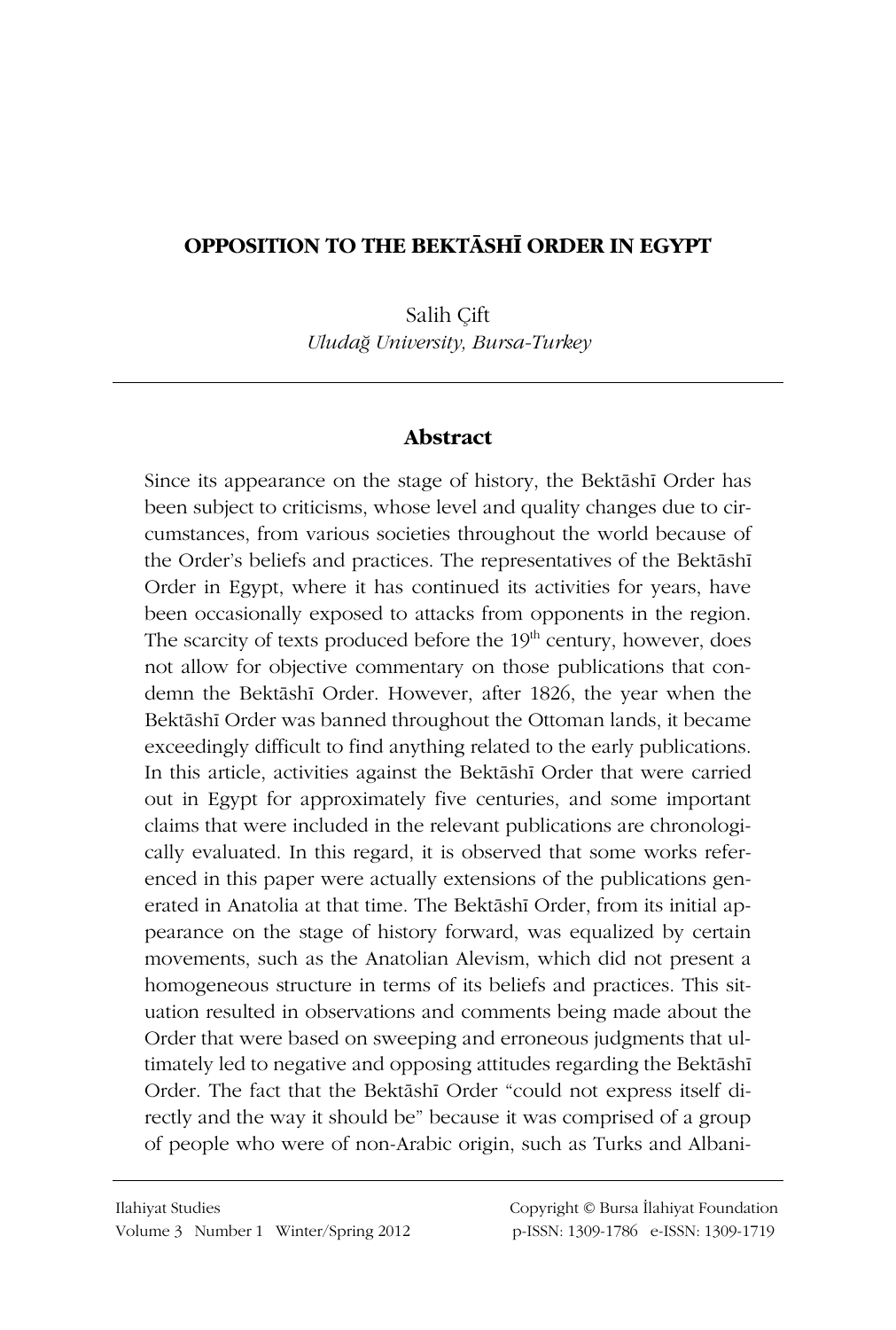ans, and, as a group, it did not reach out to the masses, has allowed for criticisms and accusations based on unsupported and fallacious claims.

*Key Words*: Bektāshī Order, Egypt, Egyptian Bektāshī Order, the opposition to Bektāshī Order

## **Introduction**

After the emergence of the Sufi orders and especially from the time of Mamláks onward, Egypt became one of the most important centers of Sufi thought.<sup>1</sup> With the help of government officials and combined with other supporting conditions since the  $15<sup>th</sup>$  century, the Bektāshī Order began to manifest itself in the area where mystics easily maintained their activities. There were, however, some unusual problems. The stories narrated about the events between Kaygusuz Abdal (d. 848/1444?), who was the first representative of the Order after he and his disciples came to Egypt, and the governor of Cairo at the time, $<sup>2</sup>$  bear important clues about the possibilities granted to this</sup> pioneer of the Bektāshīs.<sup>3</sup> Moreover, both old and new sources which offer information about the historical development of Sufi thought in Egypt and about the Ottoman period in particular often mention the Bektāshī Order among those Sufi orders that were founded in the period of the Ottoman rule in Egypt.<sup>4</sup> Some of these sources present the *Oasr al-'aynī*, which is the first active Bektāshī Order in Egypt, as

<sup>1</sup> Donald P. Little, "The Nature of *Khānqāhs*, *Ribāțs*, and *Zāwiyas* under the Mamláks," in Wael B. Hallaq and Donald P. Little (eds.), *Islamic Studies Presented to Charles J. Adams* (Leiden: E. J. Brill, 1991), 91-105; Th. Emil Homerin, "Sufis and their Detractors in Mamluk Egypt: A Survey of Protagonists and Institutional Settings," in Frederick de Jong and Bernd Radtke (eds.), *Islamic Mysticism Contested: Thirteen Centuries of Controversies & Polemics* (Leiden & Boston: Brill, 1999), 225-248.

<sup>2</sup> For example, see Ahmad Sirrī Dede Baba, *al-Risāla al-Ahmadiyya fī tārīkh al-<i>tarīqa al-Bektāshiyya* (4<sup>th</sup> edn., Cairo: Maṭbaʿat ʿAbduh & Anwar Aḥmad, 1959), 37-38.

<sup>3</sup> See Leonor Fernandes, "Some Aspects of the *Zāwiya* in Egypt at the Eve of the Ottoman Conquest," *Annales Islamologiques* 19 (1983), 9-17.

<sup>4</sup> For example, see Tawfiq al-Țawīl, *al-Tașawwuf fī Mișr ibbāna l-'așr al-Uthmānī* (Cairo: al-Hay<sup>2</sup>a al-Mișriyya al-'Āmma li-l-Kitāb, 1988), I, 77; Muḥammad Şabrī Muḥammad Yūsuf, *Dawr al-mutaṣawwifa fī tārīkh Miṣr fī l-'aṣr al-'Uthmānī (1517-1798 M) (Bilbīs: Dār al-*Țaqwā, 1994), 43.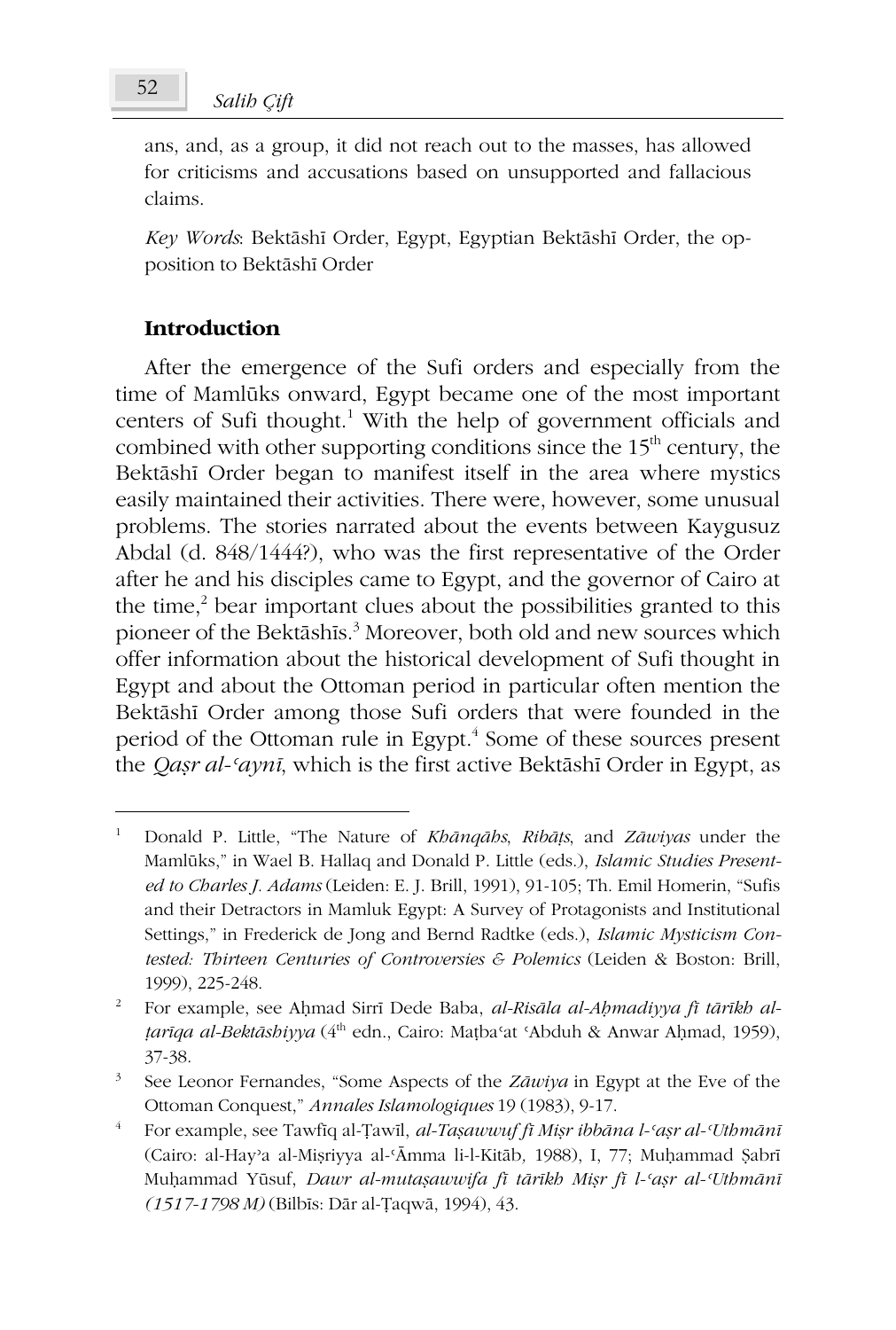one of the most important *dargÃh*s (dervish lodges) of Ottoman Cai- $\mathrm{ro}^5$ 

It is known that the Bektāshīs maintained their life in Egypt without problems after the Ottomans took over, a situation that is similar to the time of the Mamlūks.<sup>6</sup> In accordance with that, there are a great number of signs that indicate that, more so than at any other time in their history, the Bektāshīs were well received and treated with gracious hospitality during the reign of Mehmed 'Alī Pasha of Kavala (d. 1849)<sup>7</sup> and, particularly, under the rule of Khedive Ismā<sup>q</sup>l Pasha (d. 1895)<sup>8</sup> and Farouk I (d. 1965).<sup>9</sup> There was, during this time, however, a short period when the Bektāshī Order was banned by Sultan Mahmūd II in  $1826$ .<sup>10</sup>

The Bektāshī Order lost one of its most important advocates on Egyptian lands when the monarchy was terminated by nationalist army officers in 1952. Furthermore, difficult times ensued for the dervishes as a result of the direct and indirect pressures of the new regime. Compounding these pressures the land on the Muqattam

<sup>5</sup> See Awliyā<sup>,</sup> Chalabī, *Evliya Çelebi Seyahatnamesi: Mısır, Sudan, Habeş (1672-1680)* [*SayÃĜat-nÃma of AwliyÃý ChalabÑ*: *MiĮr, SáGÃn, ěabash (1672-1680)*] (vol. X, Istanbul: Devlet Basımevi, 1938), 246-247; Muhammad Şabrī, *Dawr almutașawwifa*, 61. In the same source, it is stated that Qalandarīs, who have generally similar beliefs and practices to those of the Bektāshīs, are among the important Sufi groups in the Ottoman period, see, 65-66.

<sup>6</sup> Sources on the Egyptian Bektāshī Order, especially Awliyā<sup>3</sup> Chalabī, state that this judgment is at least not inaccurate.

<sup>7</sup> Afaf Lutfi al-Sayyid Marsot, *Egypt in the reign of Muhammad Ali* (Cambridge: Cambridge University Press, 1984).

<sup>8</sup> For his life and time, see 'Abd al-Raḥmān al-Rāfiʿī, '*Aṣr Ismāʿīl* (3<sup>rd</sup> edn., Cairo: Dār al-Maʿārif, 1982), II, 56-71; Husayn Kafāfī, *al-Khidīwī Ismā*<sup>*cīl wa-*</sup> *maþsháqatuh<sup>á</sup> MiĮr* (Cairo: al-Hayýa al-MiĮriyya al-þÂmma li-l-KitÃb, 1994).

<sup>9</sup> For his life, see William Stadiem, *Too Rich: The High Life and Tragic Death of King Farouk* (New York: Carroll & Graf Pub., 1991).

<sup>&</sup>lt;sup>10</sup> For the support given to the Bektāshīs at the time of Khedive Ismā $\tilde{a}$ I Pasha see Frederick William Hasluck, *Christianity and Islam under the Sultans* (Istanbul: The Isis Press, 2000), 416-417; Riza Nur, "Kaygusuz Abdal, Gaybi Bey, Kahire Bektaşi Tekyesinde Bir Manüskırı [Kaygusuz Abdal, Ghaybī Beg, A Manuscript in the Bektāshī Tekke of Cairol," *Türk Bilig Revüsü (Revue de Turcologie)* II/1 (1935), 77-98.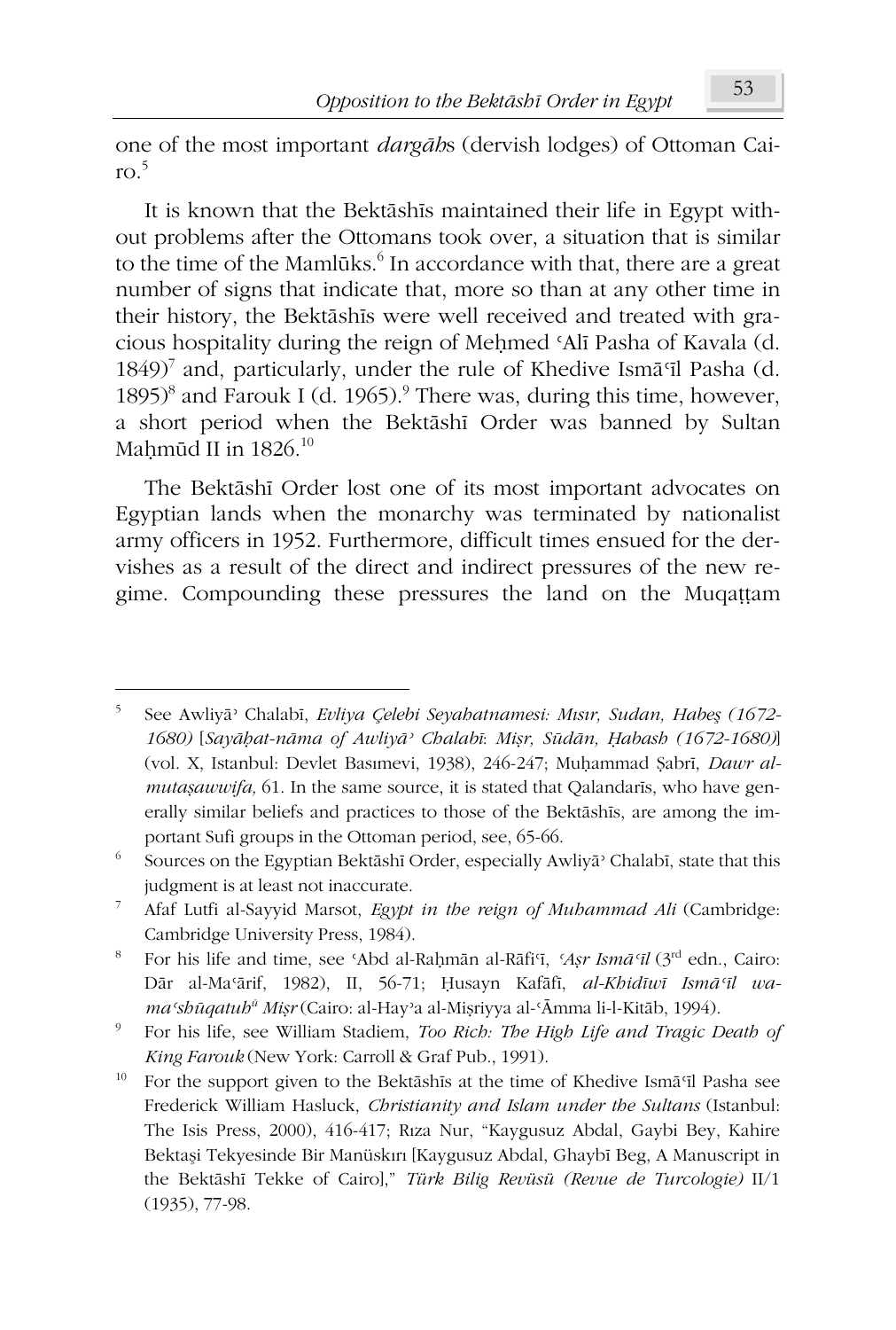mountain, which contained their tekkes, was then taken from them.<sup>11</sup> A couple of remaining disciples who were living there were sent to the United States by the sheikh who realized that things were not going well.<sup>12</sup> Finally, the story of the Bektāshī Order came to an end in the area when the last Bektāshī of Egypt, Aḥmad Sirrī Baba, died in 1963.

This article aims at chronologically evaluating the activities of the opposition of the Bektāshī Order in Egypt over the course of five centuries and particularly the publications produced in this context, which include some major claims about this Sufi order.

### **The Overall View**

The historical information we have about the Egyptian Bektāshī Order before the  $19<sup>th</sup>$  century does not allow us to provide clear descriptions about the content and the quality of the publications against this Sufi order. The fact that it was not easy to act against the Bektāshī Order in the Ottoman lands due to its past relations with the army until its prohibition, along with Jannisaries, in 1826, serves as the main reason for the scarcity of sources pre-nineteenth century.

 $\overline{a}$ 

The last Bektāshī sheikh in Egypt, Aḥmad Sirrī Baba's struggle for the foundations that were taken from the Order is very interesting. For copies of his letters, which were written for the return of the foundations and the reimbursement of his salary which was paid to him and then cut after a while, see MS the Library of the Leiden University, Or. 14385. Each copy of the letters that Aḥmad Sirrī Baba wrote to the statesmen for return of the foundations can be found in his own past belongings. Several documents written by Aḥmad Sirrī Baba, including records (*kunya*s) of the followers of the tekke, the records of the famous visitors, and the catalog of the tekke library were donated to the Library of Leiden University by Frederick de Jong, who had coincidentally (?) found them. For a description of these items, see Jan Just Witkam, *Catalogue of Arabic Manuscripts in the Library of Leiden and Other Collections in the Netherlands: Fascicule 5* (Leiden: E. J. Brill & Leiden University Press, 1989), 473-479. In the period mentioned, all foundations under the reign of Gamal Abdel Nasser in Egypt were nationalized. See Hilal Görgün, "Mısır [Egypt]," *Türkiye Diyanet Vakfı İslâm Ansiklopedisi (DİA)* [*Turkish Religious Foundation Encyclopedia of Islam*], XXIX, 579.

<sup>&</sup>lt;sup>12</sup> For his work, which also includes the memoirs of Rajab Baba, one of the disciples of Aḥmad Sirrī Baba was sent to the U.S. and served for many years in the Bektāshī tekke that opened in Detroit; see Rexhebi (Rajab) Ferdi Baba, *Misticizma Islame dhe Bektashizma* [*Islamic Mysticism and BektÃshism*] (Tirana, Shtypshkronja Sindikalisti, 1995).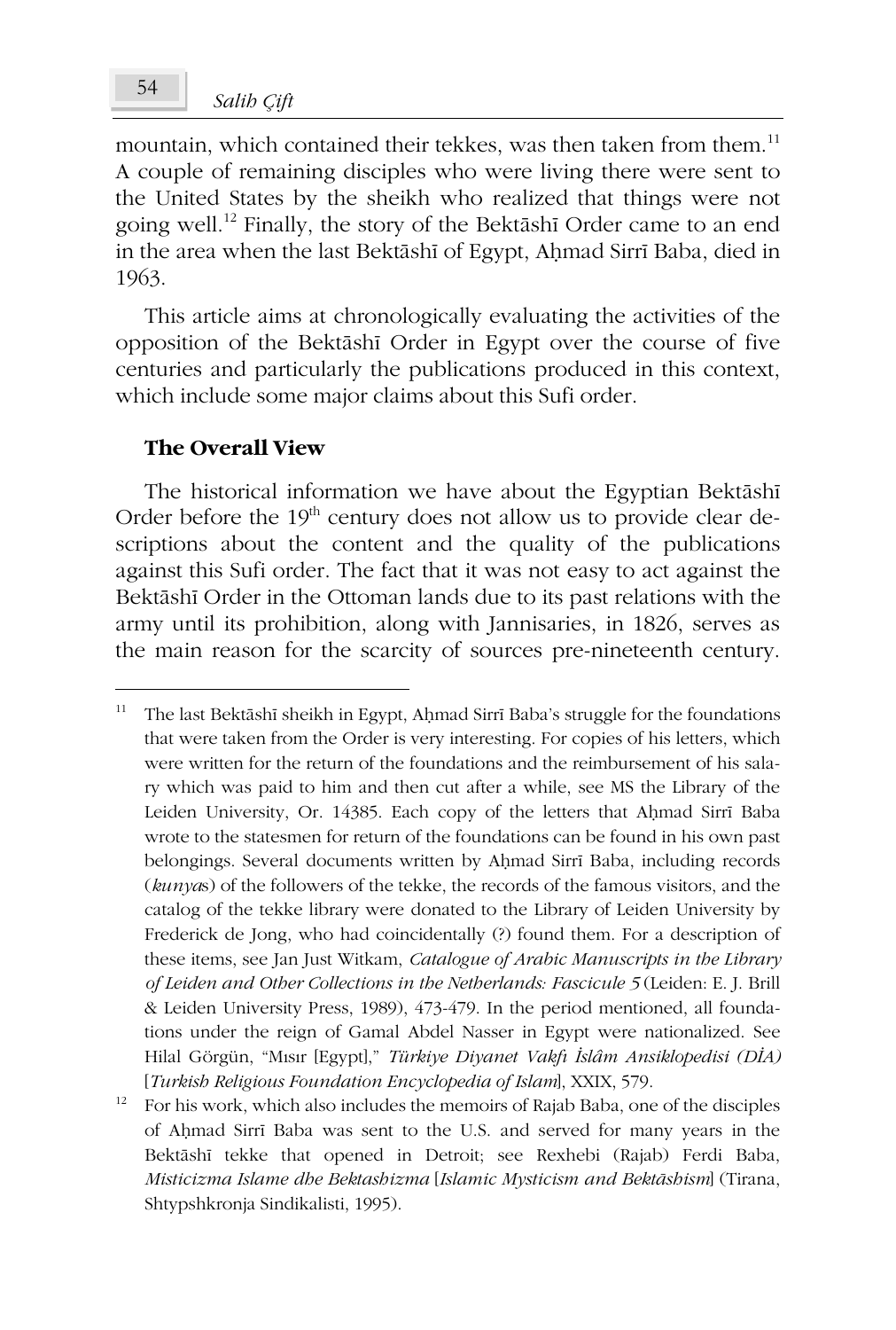However, although the Order was not well known by the local public from its beginning, and it did not spread much in the area, $13$  during some periods in Egypt, there were some activities, though limited, against the Bektāshīs and, thus, against the Bektāshī Order, and some anti-Bektāshī publications produced can be found.

Although Mehmed 'Alī Pasha of Kavala and his successors attempted to govern Egypt as an independent state, thus setting themselves free from the Ottomans in the political sense, the publications against the Bektāshī Order in Istanbul, especially after 1826, had their effect in Egypt, which was not different from any province of the Empire in the cultural sense. In this regard, there are some clues, though scarce, showing that several publications against the Bektāshī Order by some groups found echoes in Egypt after the Bektāshī Order was banned in the Ottoman lands. The Bektāshīs began their activities soon after. Given their related fields, some works that are thought to be proper examples of the Bektāshī story are discussed herein.

### **The Translation of** *.Ãshif al-asrÃr*

<u>.</u>

A work that is in the Old Manuscripts Library of Cairo (DÃr al-Wathā'iq al-Qawmiyya) and that is apparently written by two different scribes appears to be one of the oldest examples produced in the region in opposition to the Bektāshī Order. The text is the Arabic translation of *Kāshif al-asrār wa-dāfi<sup>c</sup> al-ashrār* (Istanbul 1290 H [1873-1874?]), a work written by Khoja Isḥāq Efendī (1801-1892)<sup>14</sup> and published in Istanbul just before the former's writing time, criticizes

 $13$  Today, the situation in Egypt is not much different from previous times. Along with scarce academic studies (for example, see Hudā Darwīsh, "al-Manhaj al-șūfī li-l-ṭarīqa al-Bektāshiyya wa-taʾthīruh<sup>ū ‹</sup>alā l-sulṭa al-ḥākima fī Turkiyā," *Majallat Kulliyyat al-ÃGÃb* [November 2001], 1-71), save some exceptional data that can be found in the memoir literature (see, for example, Esmat Dawestashy [*Ismat*  $D\bar{a}$ wistāshī], *al-Ramla al-bayḍā<sup>,</sup> (Dhikrayāt Sakandarī): al-Juz<sup><i>, al-awwal*</sup> *(1943-1963)* (al-Iskandariyya: Catalogue 77, 2004), it is not possible to refer to any study that thoroughly addresses this topic.

<sup>&</sup>lt;sup>14</sup> For more information about Isḥāq Efendī, see Meḥmed Surayyā, *Sijill-i <sup><i>Uthmānī*</sup> (Istanbul: Tarih Vakfı Yurt Yayınları, 1996), I, 329; Bursali Mehmed Țāhir, *þUthmÃnlÑ Muýalliflari* [*Ottoman Authors*] (Istanbul: Maİbaþa-i þÂmira, 1333 H [1915]), I, 247-248; Mustafa Kara, "İshak Efendi, Harputlu [Ishāq Efendi of Kharbūţļ," Türkiye Diyanet Vakfı İslâm Ansiklopedisi (DİA) [Turkish Religious *Foundation Encyclopedia of Islam*]*,* XXII, 531.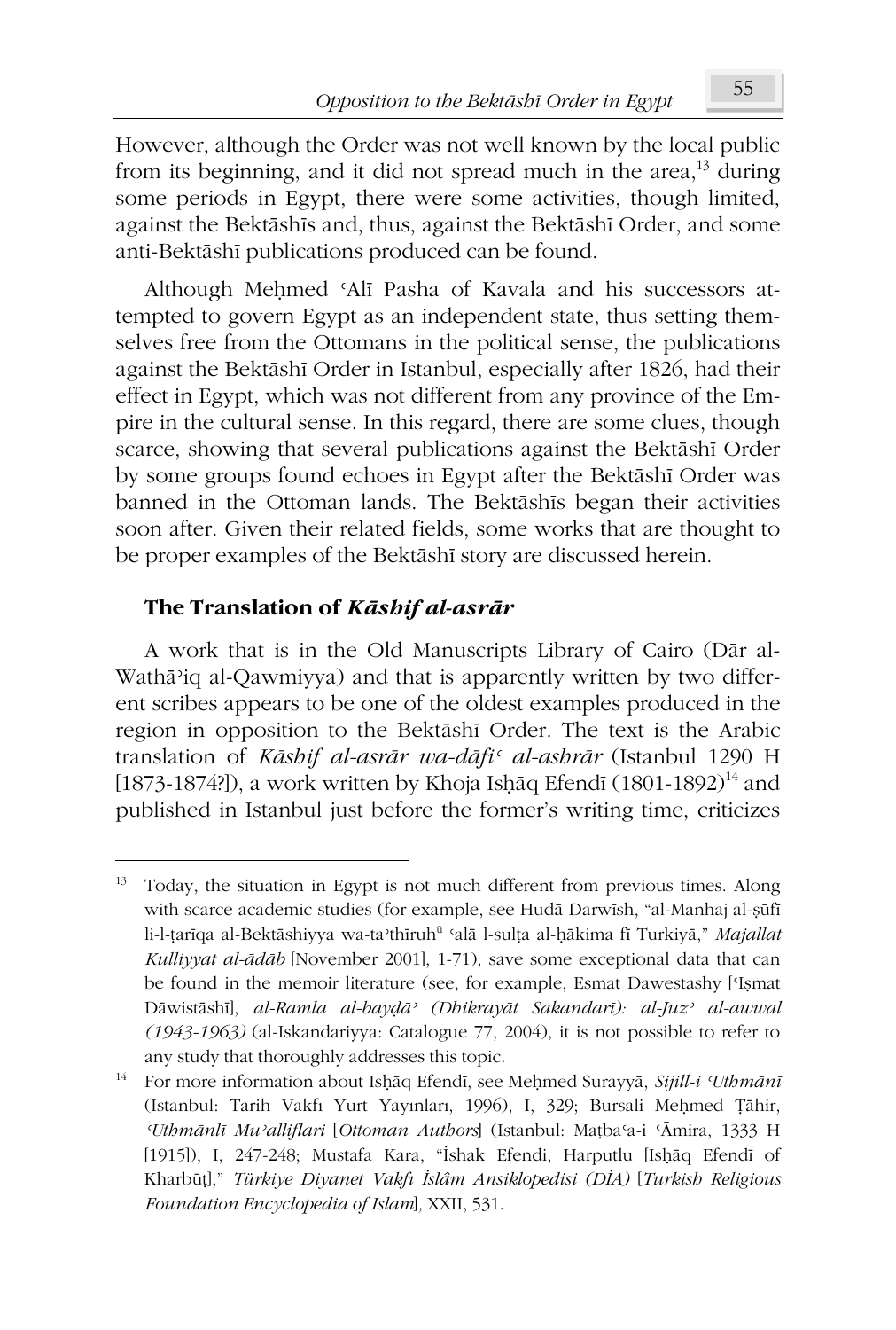the Bektāshī Order. We assume that it is a relatively well-known source for national and international researchers who are professionally interested in the Bektāshī Order and for curious readers who are interested in the field. Accordingly, in this article, we provide only introductory information on the translation, skipping the content of *.Ãshif al-asrÃr* and its Arabic translation.<sup>15</sup>

According to the last page of one of the two copies located in the library of Cairo, the original text was prepared in 1293 H [1876] and the second copy was completed in the month Rajab of 1306 H [1889]. While the first copy, which consists of 58 folios, is recorded in the library as *RisÃla fÑ l-radd þalÃ l-BektÃshiyya wa-bayÃn madhabihim*<sup>16</sup> the other one is classified under the title *al-Radd <sup><i>cal*</sup>*Ã İÃýifat al-BektÃshiyya* and consists of 68 folios.<sup>17</sup> According to the record found therein, the name of the scribe is Muhammad ibn 'Azmī al-Maghribī al-Jazā'irlī. He indicates that the book he had copied was written in 1293 H [1876]. The translator does not, however, explain that the work is actually a translation of some other original work. Judging from that, it can be concluded that the scribe, Muhammad ibn 'Azmī al-Jazā'irlī, is not aware of this issue, or he chose to be silent about it. On the other hand, the reasons the translator, whose life and affiliation are not (unfortunately) subject to any data, initiated this translation remains obscure. Another point that should be considered is why the first translation was not, or could not be, published, although its first translation was completed three years after the publication of the original *Kāshif al-asrār* in 1290 H [1873-1874]. Additionally, there is not any information located in the sources about the Bektāshī Order, suggesting that the translation was not known in the time that it was completed. On the other hand, the question whether

<sup>&</sup>lt;sup>15</sup> When criticizing some beliefs and practices of the Bektāshīs, Khoja Isḥāq Efendī chose to depend on examples of his personal experience, rather than on objective criteria. This situation caused him to, for the most part, abandon objectivity in his work. For detailed information on the content and the features of *Kāshif alasrār* see Salih Çift, "1826 Sonrasında Bektâşilik ve Bu Alanla İlgili Yayın Faaliyetleri [The Bektāshī Order after 1826 and Their Literary Activities]," *Uluda*ğ *Üniversitesi İlahiyat Fakültesi Dergisi* [*The Review of the Faculty of Theology*, *UludaÍ University*] XII/I (2003), 259 ff.

<sup>&</sup>lt;sup>16</sup> MS Cairo, Dār al-Kutub al-Mișriyya, 177, *<sup><i>Aq*a id, Taymūr. In the dimension of</sup> 21.5 x 14.5, the work is recorded under the microfilm number 9721.

<sup>&</sup>lt;sup>17</sup> MS Cairo, Dār al-Kutub al-Mișriyya, 31, *Kalām, al-Niḥal al-Islāmiyya*. In the dimension of 20 x 14, the work is recorded under the microfilm number 7677.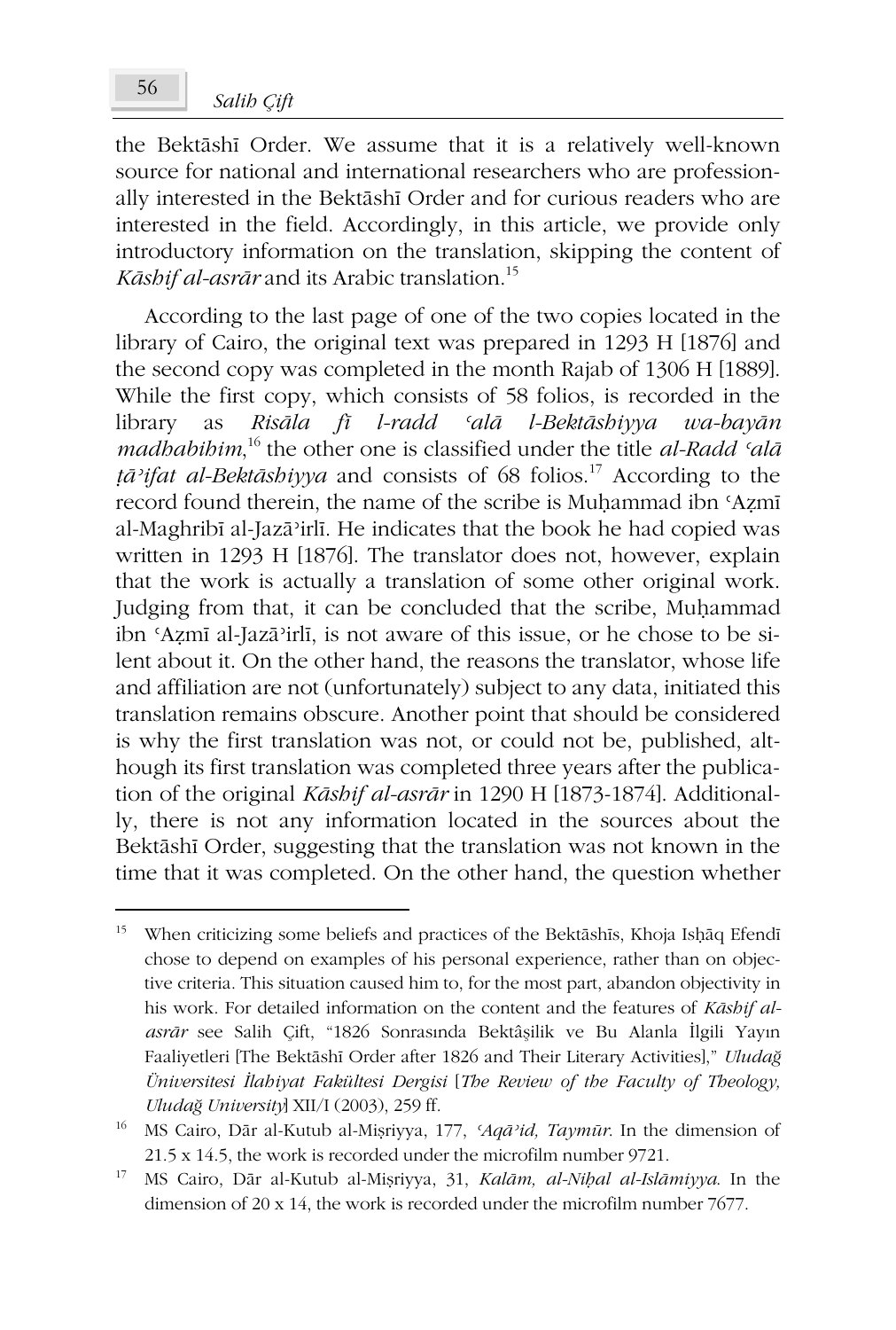this translation was completed on commission or was the product of someone's desire who was aware of the issue requires further examination. Furthermore, none of the opposing publications described herein mention this work, nor are there any citations of it by Egyptian Bektāshīs who wrote on the Bektāshī Order, such as Ahmad Sirrī Baba.

# *Binbir ěadÑth***: The BektÃshÑ Order in the Eyes of an Ottoman Bureaucrat**

To the best knowledge of this author, the first text that was written and published in Egypt against the Bektāshī Order was authored by Mehmed  $\overline{A}$ rif Beg (d. 1897), the statesman, lawyer, and writer.<sup>18</sup> Mehmed 'Ārif Beg, who worked for many years as head-clerk of Ghāzī Ahmad Mukhtār Pasha (d. 1919) after serving in several ranks of the Ottoman Army, remained in Egypt with the Ottoman Army during his commission (Turkish High Commissionary) between 1885- 1896, criticized the Bektāshī Order in his work titled *Binbir Hadīth* [*One Thousand and One ěadÑth*]*,* which was written and published in Egypt during his commission.<sup>19</sup> The aim of the work was to compile and write commentaries on some selected traditions from al-Suyūți's *al-Jāmi<sup>c</sup> al-saghīr*. Prepared in Turkish, the work was published twice in Cairo, in 1901 and 1909.

In his work, Mehmed 'Ārif Beg, as he interprets the prophetic tradition number 892, changes the subject to the conflict between Shī'a and Ahl al-sunna. He then moves to the Bektāshī Order and begins to enumerate his criticisms, denying the claims that Bektāshīs are actually Jafaris. The following excerpt succinctly summarizes his opinions on the Bektāshī Order:

"… the other group knows nothing. If their reality is searched, it can

<sup>&</sup>lt;sup>18</sup> For Mehmed 'Ārif Beg and his work, see *Binbir Hadīth* [One Thousand and One *Hadīth*] (Cairo: Jarīda Matba'asi, 1325 H [1909]), 1-10; idem. *Basımıza Gelenler* [*What Happened to Us*] (modernized version by M. Ertuğrul Düzdağ; Istanbul: Tercüman 1001 Temel Eser, n.d.), I, 25-29, 45-46; Ali Akyıldız, "Mehmed Ârif Bey [MeĜmed þÂrif Beg]," *Türkiye Diyanet VakfÕ Ôslâm Ansiklopedisi* (*'ÔA)* [*Turkish Religious Foundation Encyclopedia of Islam*]*,* XXVIII, 443.

<sup>&</sup>lt;sup>19</sup> See Mehmed 'Ārif Beg, *Binbir Hadīth*, 401-415. In a later work, *Başımıza* Gelenler, Mehmed 'Ārif Beg repeats similar ideas on the issue in the same harsh wording, see III, 785-787.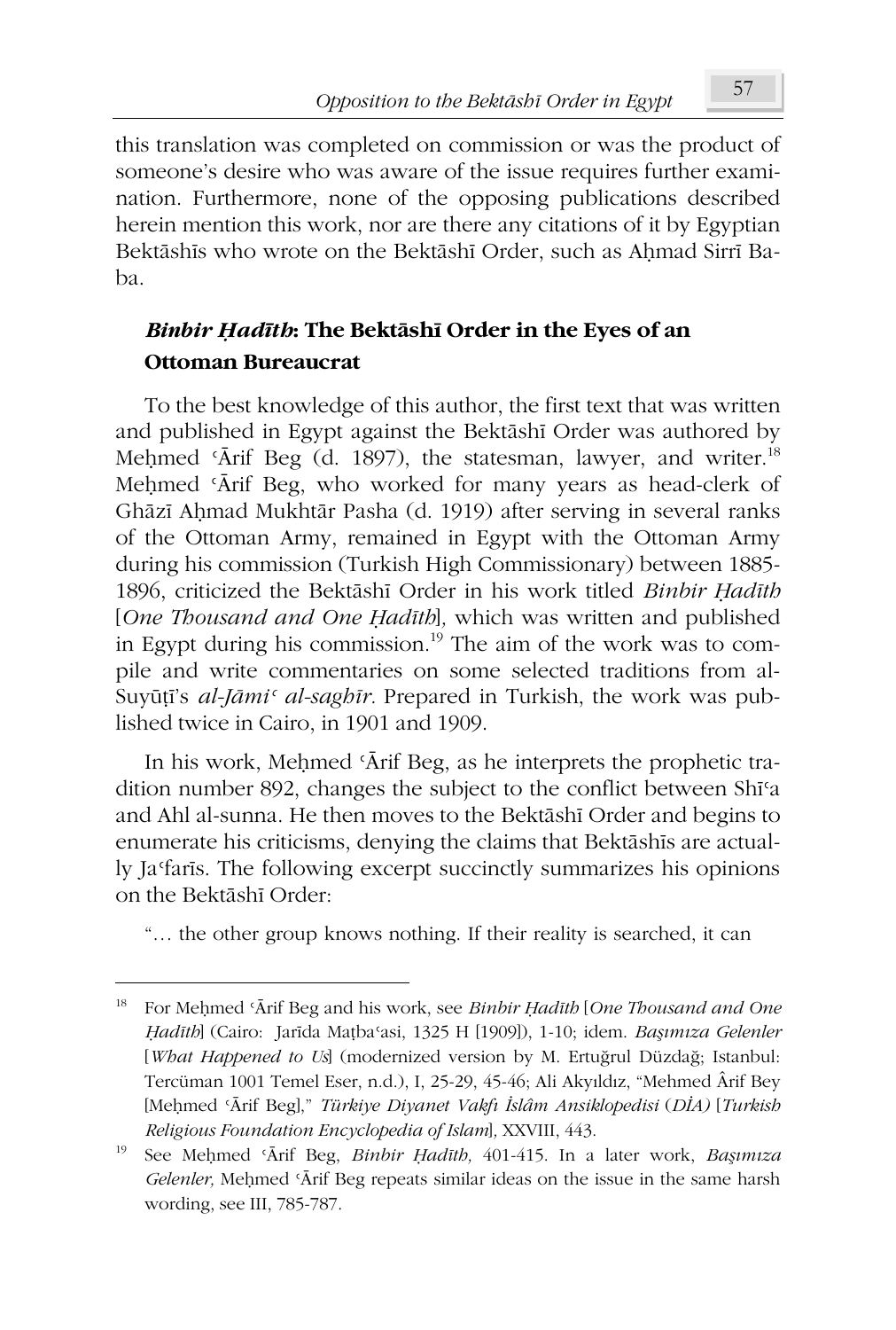be seen that they are followers of a particular path, which consists of Christianity, Freemasonry, Shī<sup>c</sup>ism, Imāmism, Ibāḥism and Islam."<sup>20</sup>

Like many of the opponents of the Bektāshī Order who will follow him, Mehmed 'Ārif Beg accepts this Sufi order as a current or movement that consists of several elements collected from different sources, rather than considering it as an original movement. Providing detailed explanations about the similarities between the Order and Christianity as he claims, the author specifically emphasizes the interpretation of the concept of the trinity in Bektāshī thought, a concept that, in his mind, was surely taken from Christianity. Similarly, he talks about the relationship between the Bektāshī Order and Freemasonry, stating that both group adhere to and engage in some common rituals.<sup>21</sup> As he expresses his opinions, he gradually increases his tone of criticism and finally contends that the only connection of the Bektāshīs to Islam is restricted to their burials in the Muslim graveyard.<sup>22</sup> Feeling the need to support his words with his own experiences, he explains that certain crowded groups that he encountered as he worked in several parts of Anatolia, particularly including Dersim and Erzincan, share similar beliefs and practices with the Bektāshīs, and, therefore, he gives detailed information about these groups. $^{23}$ 

According to his explanations, either deliberately or because of his lack of knowledge about the subject, Mehmed 'Ārif Beg equalizes certain groups, one of which is the Anatolian Alevism. This is not a homogeneous structure either in beliefs or practices, nor is it akin to the Bektāshī Order, which is different from these other groups in almost all aspects. However, it must be acknowledged that the samples he provides in this context are surprisingly similar to the ones identified in the above-mentioned *Kāshif al-asrār*. Thus, it is evident that most of the details he purports as facts with his occasional exaggerated expressions are in need of correction. Accordingly, a contemporary Bektāshī, Aḥmad Rifqī (Sakalli Rifqī) (d. 1935), objected to the claims made by Mehmed 'Arif Beg and the relevant examples given by him. To refute these claims, Aḥmad Rifqī gave his word that he would dedicate the second volume of his work to the real history,

<sup>&</sup>lt;sup>20</sup> Mehmed 'Ārif Beg, *Binbir Hadīth*, <sup>402.</sup>

<sup>21</sup> *Ibid.*, 403.

<sup>22</sup> *Ibid.*, 404.

<sup>23</sup> *Ibid.*, 406 ff.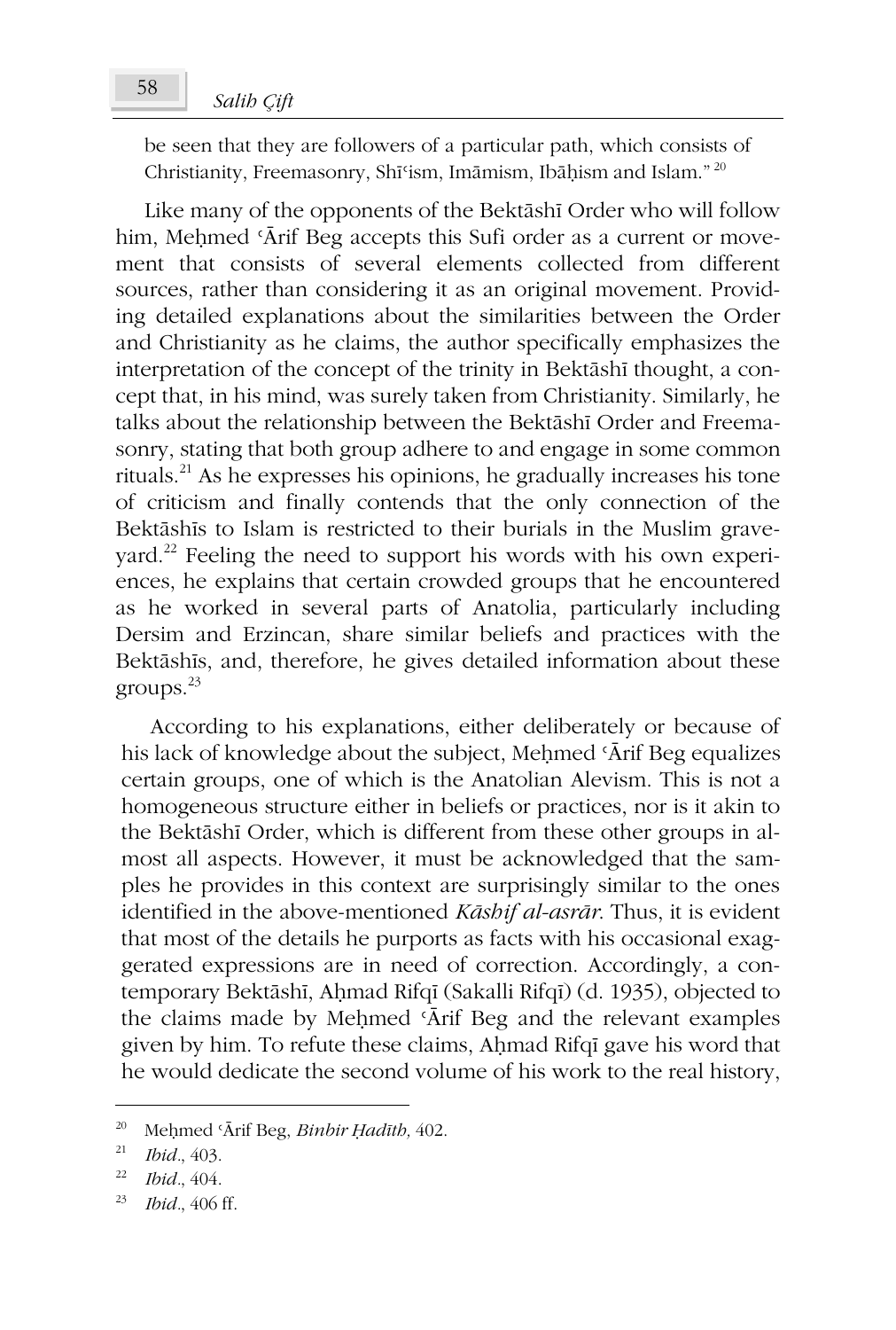$\bar{a}d\bar{a}b$ , and  $\bar{a}r\bar{k}\bar{a}n$  (practices) of the Bektāshī Order<sup>24</sup> and he kept his promise.<sup>25</sup>

## **Opponents in the Modern Period**

<u>.</u>

Contrary to previous times, beginning in the first half of the  $20<sup>th</sup>$ century, it became possible to access and examine information about the activities against the Bektāshī Order in Egypt and the relevant publications. While not abundant in numbers, the content of these publications are, for the most part, generally similar to one another. The publications generally focus on topics such as the history of the Bektāshī Order, the attitudes of the Bektāshīs with respect to theological issues, the practices of the Sufi, the historical development of the Bektāshī Order in Egypt, the activities of the Bektāshī tekke in the Muqattam mountain in Cairo, the relations of the followers of the tekke with the family of Mehmed 'Alī Pasha of Kavala, with other courtiers and with contemporary bureaucrats.

In this regard, the first text to be addressed, due to the popularity of its author both in the Ottoman history of politics and the Arab world, is included in a work titled *Hādir al-*<sup>*{alam al-Islāmī* 1352 H</sup> [1933]), which was published in Cairo and written by the famous Lebanese thinker Amīr Shakīb Arslān (d. 1950),<sup>26</sup> who originally be-

<sup>&</sup>lt;sup>24</sup> See Aḥmad Rifqī, *Bektāshī Sirri I* [*Bektāshī Secret I*] (Istanbul: ʿAṣr Maṭbaʿasi, 1325 H [1907]), 157.

<sup>&</sup>lt;sup>25</sup> Aḥmad Rifqī, *Bektāshī Sirri II [Bektāshī Secret II*] (Istanbul: Manzūma-i Afkār Matba'asi, 1328 H. [1910]).

<sup>&</sup>lt;sup>26</sup> In the words of Aḥmad al-Sharabāsī, "the *amīr al-bayān* (the prince of rhetoric) who wants to be more Ottoman than Ottomans," Amīr Shakīb Arslān was born into a Druze family in Shuwayfa village of Lebanon, in 1869. His father was a lowdegree local official. The Arslān family was regarded as the noblest of the Druze clans in Jabal Lebanon. At the turn of the  $20<sup>th</sup>$  century, some family members became officials, some became diplomats, members of parliament, and men of letters. After leaving the Druze identity and turning to Sunnī Islam, Shakīb's family became famous in the Arab-Ottoman party. His older brother Nașīb (d. 1927) appeared in the literature and participated in the Arab protest movement against the activities of the Committee of Union and Progress (Ittihad wa-Taraqqī Jam'iyyati). His brother, 'Ādil Beg, after graduating from Faculty of Letters in Istanbul, became the district governor of Shūf in 1914-1916 and a member of the Ottoman parliament from 1916 to 1918. He joined the liberation movement of the Syrians against the French in 1925 to 1926. He became the minister of the first independent government of Syria from 1946 to 1949 and died in 1954. For detailed infor-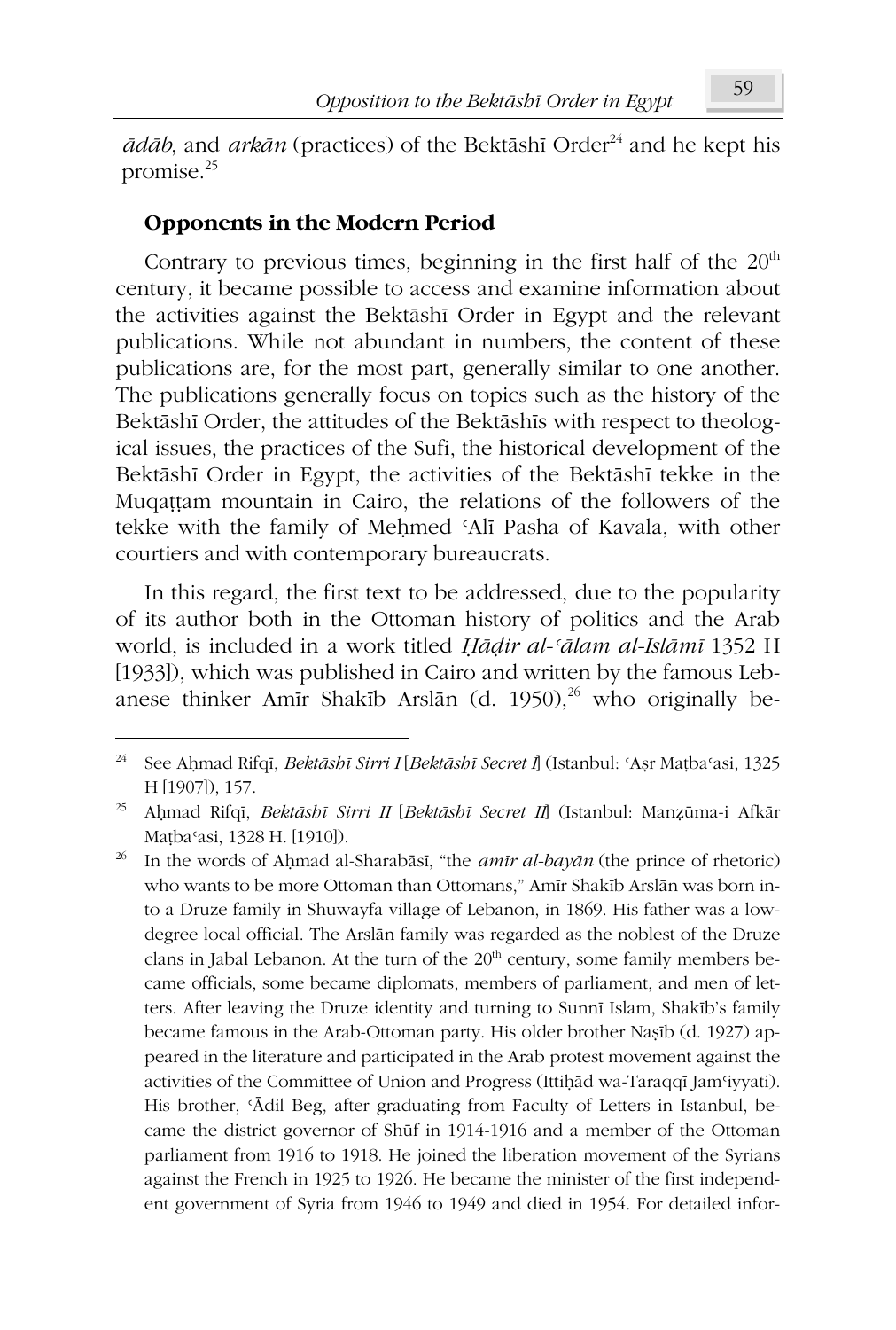longed to a Druze family, though he and his clan changed to Sunnism after the writing. In his study, dedicating a short chapter to the Bektāshī Order, the author introduces the Order with negative comments and criticisms. The expressions and descriptions Amīr Shakīb Arslān uses when he discusses the beliefs of the Bektāshīs are quite harsh. Accordingly, Arslãn claims that the Bektãshīs share the beliefs of "Alevis in the Kurdish lands and 'Alī-ilāhīs" and are, therefore, not any different from them. According to Arslān, even though they claim otherwise, the Bektāshīs are not Sunnīs, because they read Fadl Allāh Hurūfi's (d. 796/1394)<sup>27</sup> *Jāwidān*.<sup>28</sup> As in all studies written against the Bektāshīs, the starting point of Amīr Shakīb's criticisms is that the Bektāshīs read *Jāwidān*, which is the main source of Hurūfism.<sup>29</sup>

A contemporary of Amīr Shakīb Arslān, the Sheikh of al-Azhar Hasanayn Muhammad Makhlūf (1890-1990)<sup>30</sup> at the time, released a

mation about his life, see William L. Cleveland, *Batı'ya Karşı İslam, Şekip Arslan'Õn Mücadelesi* [=*Islam against the West: ShakÑb ArslÃn and the Campaign for Islamic Nationalism*] (translated into Turkish by Selahattin Ayaz; Istanbul: Yöneliş Yayınları, 1991). For his memoirs see Amīr Shakīb Arslān (as Emir Şekip Arslan), *ÔttihatçÕ Bir Arap AydÕQÕQÕn AnÕlarÕ* [*6Ñrat AmÑr ShakÑb ArslÃn*] (translated into Turkish by Halit Özkan; Istanbul: Klasik Yayınları, 2005).

- <sup>27</sup> For Faḍl Allāh Ḥurūfī and Ḥurūfism see Fatih Usluer, *Hurufilik: İlk Elden* Kaynaklarla Doğuşundan İtibaren [Hurūfism: From its Emergence through First-Hand Sources] (Istanbul: Kabalcı Yayınevi, 2009).
- <sup>28</sup> Amīr Shakīb Arslān, *Ḥāḍir al-ʿālam al-Islāmī* (expanded version of the Arabic translation of Lothrop Stoddard's *The New World of Islam* which was translated into Arabic by 'Ajjāj Nuwayhiḍ; vol. II: Cairo: Dār Iḥyā' al-Kutub al-'Arabiyya 'Īsā el-Bābī al-Ḥalabī wa-Shurakāʾuhʰ, 1352 H [1933]), 349-350.
- <sup>29</sup> The connection between the Bektāshīs and the Ḥurūfīs has always been a discussion point. Aḥmād Rif<sup>c</sup>at Efendī, as one who belongs to the Order, denies the claims in his work on the Bektāshī Order: "Therefore, Bektāshīs are not Hurūfis and Hurūfis are not Bektāshīs. It is possible that Hurūfis penetrated Bektāshīs and gave them the book titled *Jāwidān* to corrupt them. However, in our time, it is said there is not any Bektāshī who knows the meaning of *Jāwidān* and practices it)." See Sayyid Aḥmad Rif'at Efendī, *Mir'āt al-maqāṣid fī daf<sup>{</sup> al-mafāsid* (Istanbul: Ibrāhīm Efendī Matba<sup>c</sup>asi, 1293 H [1876-1877?]), 231.
- Hasanayn Muhammad Makhlūf al-'Adawī (1890-1990) served as the *muftī* of Egypt between 1946-1950 and 1952-1954. Rather close to the Salafi approach, Makhláf has many published works. He was the head of the institution that issued the *fatwÃ* on the abolition of foundations in Egypt according to article 180, which was issued in 1952, just after the Revolution. For his life and *iftÃý* activities, see Fāțima Maḥjūb, *al-Mawsū'a al-dhahabiyya li-l-'ulūm al-Islāmiyya* (Cairo: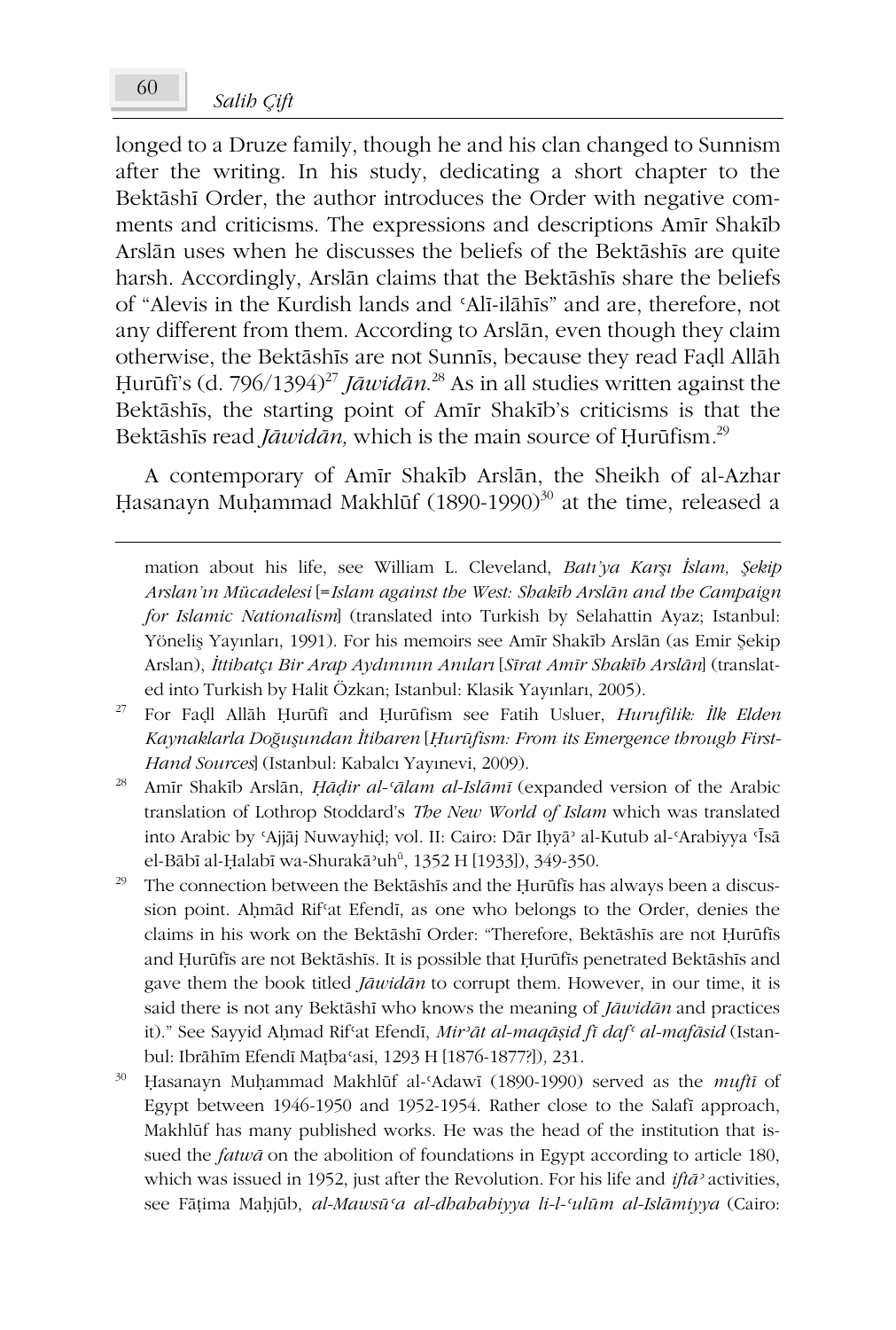*fatwā* on the Shī<sup>q</sup> sects issued on Dhū l-hijja 1368/August 1949 which included the Bektāshī Order among the sects and leveled harsh criticisms against the Order.<sup>31</sup> In the *fatwÃ*, after he provides general information about the history of Bektāshism, he deals with the issue of the Bektāshī Order in Egypt and contends that it was the Albanianborn Kaygusuz Abdal who originally brought the Order to Egypt.<sup>32</sup> Later, the author provides information about Mehmed Lutfi Baba (d. 1944),<sup>33</sup> who served there just before the last sheikh of the *dargÃh*, Ahmad Sirrī Baba, and states that he passed his position on to Ahmad Sirrī Baba in accordance with official notice (*i*<sup>*lām-i shar*<sup>*f*</sup>), dated</sup> 1354 H [1936]. He also mentions that the information he presents about the Bektāshī Order is based on Ahmad Sirrī Baba's *al-Risāla al-Aḥmadiyya*, published in 1939. Commenting that the Bektāshī Order's own declarations, traditions, and actions reveal its adherence to one of the extreme branches of Imāmī Shī<sup>c</sup>a, Makhlūf says that the followers of the Order created many bad innovations (*bidþa*) that have nothing to do with the religion of Islam, and furthermore, they follow Bāṭinī Ismāʿīlīs with respect to other issues as well. Makhlūf is of the opinion that "the seven cycles concept," which they base on the issue of *walÃya*, is one of the obvious products of the interaction between these groups. With respect to this issue, Makhláf claims that, along with their sanctification of the fourteen "ma'sūm-i pāk" [four-

Dār al-Ghad al-ʿArabī, n.d.), XIV, 136-142. The fact that he was awarded the "Service to Islam" by the Saudi Government in 1983 may be strongly related to his relation with the Salafi thought.

- <sup>31</sup> The relevant *fatwÃ* can be found at http://www.islamic.council.gov.eg and http://www.alazhr.org (01/12/2011), the official websites of the institutions in Egypt. Additionally, see *FatÃZÃ dÃr al-iftÃý li-muddat miýa tiþÃmin ,* mawĒáþ: 679.
- $32$  One of the examples that shows that the Egyptian people are ignorant about the Bektāshīs and to what, one need only consider the inaccurate information in the *fatwÃ* issued by Makhláf, an educated one who attempted to issue a *fatwÃ* against the Order. Judging from the fact that the two previous sheikhs were Albanians, or had relations to the Albanian origin of the Khedive family, he assumes that all sheikhs who served in the Bektāshī *dargābs* in Egypt are also Albanians. This mistake can be observed in other texts that were written against the Bektāshī Order.
- $33$  Mehmed Lutfi Baba is the sheikh of Ahmad Sirrī Baba, who is the last master of the Bektāshī tekke in the Muqaṭṭam mountain. Having served in the tekke for a long time, he contributed to the acceptance of the tekke and the Bektāshī Order in Egypt. For a biography of Mehmed Luṭfī Baba, see Aḥmad Sirrī Baba, *al-Risāla al-AĜmadiyya,* 12-16, 18-22.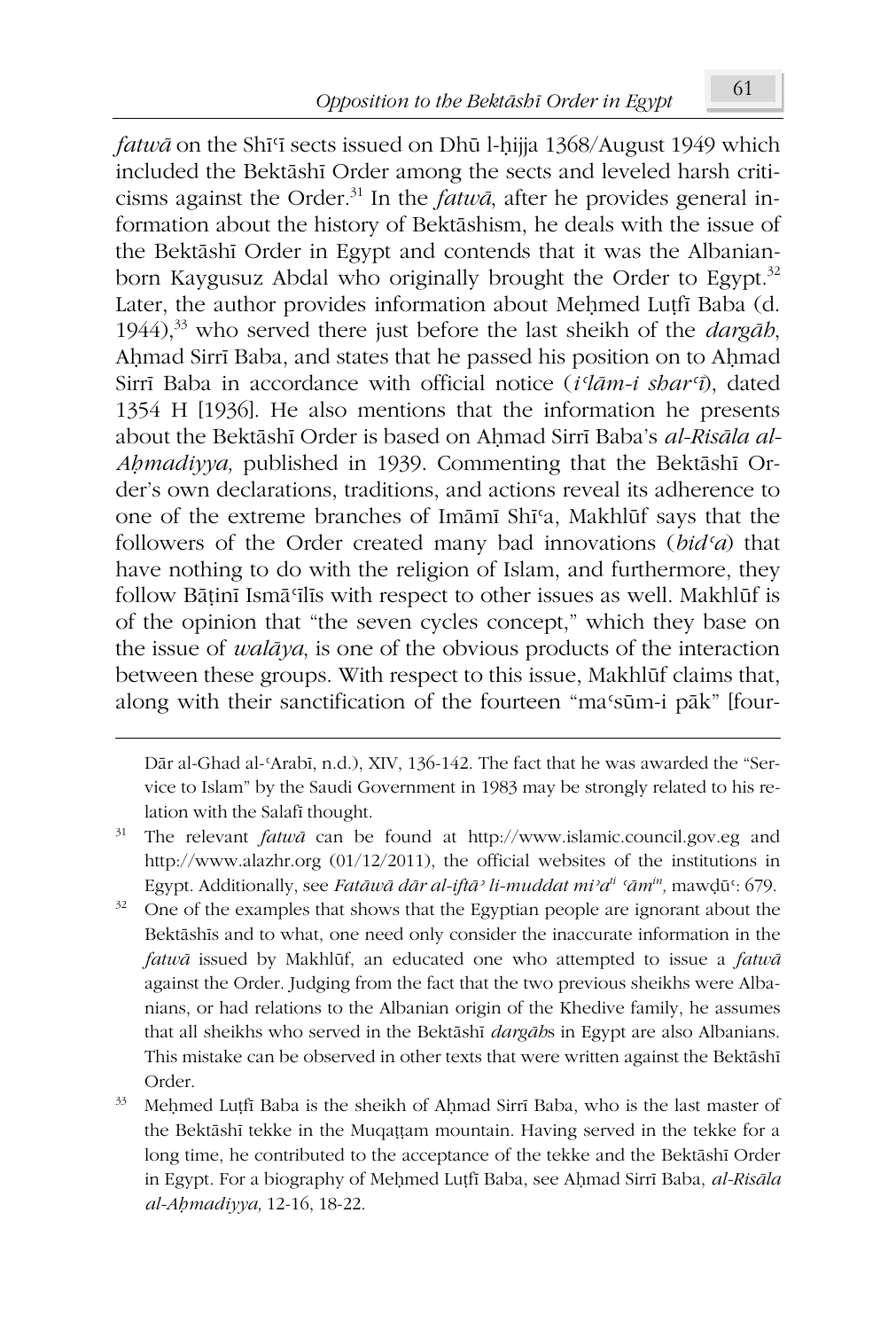teen pure infallibles], who are not from Ahl al-bayt, the fact that they bless fire and offer prays for the *sirÃj* (candle) are among the elements that cannot be found in other Sufi orders. To Makhláf, most of the customs the followers of the Bektāshī Order have been adopting have nothing to do with religion. Furthermore, he argues that their beliefs and practices of *'āshūrā'* and mourning are *bida*<sup>*c*</sup> (innovations) as well and that their claim that they belong to Ahl al-sunna wa-l-jamā'a is, accordingly, wrong.

The section at the end of his statement shows why Hasanayn Muḥammad Makhlūf, as one who occupies the highest place in the religious bureaucracy of Egypt, needed to offer such an explanation:

I think that it would be wrong for the Egyptian State, which has been the protector of the call to God and the Sunna of his Messenger from the time of the collapse of the Shī<sup>q</sup> Fāțimid State and the foundation of the Sunnī Ayyūbī State to these days, to officially acknowledge such a movement (Bektāshī Order). Hence, the Turkish historians state that this movement supported *ib* $\overline{a}$ *bism* and was prohibited by the Ottoman Sultan Maḥmūd II... Due to all these reasons, I reckon that their request should not be positively met.

As it appears from the words of Hasanayn Muhammad Makhlūf, the main reason behind this *fatwÃ* is the inconvenience of the situation that the Bektāshī Order were officially recognized by the Mashīkhat Ţuruq al-Şūfiyya, which is responsible for controlling the activities of the Sufi orders in Egypt. $34$  Although they were in close

 $34$  For the process of the official recognition of the Bektāshīs in Egypt, see Frederick de Jong, "Aspects of the Political Involvement of Sufi Orders in Twentieth Century Egypt (1907-1970), an Exploratory Stock-Taking," in idem. (ed.), *Sufi Orders in Ottoman and Post-Ottoman Egypt and the Middle East* (Istanbul: The Isis Press, 1995), 172. After Farouk I dismissed Ahmad Murād al-Bakrī from the position of Sheikh Mashāyikh Țuruq al-Şūfiyya and replaced him with Ahmad al-Şāwī al-Imrānī in 1946, there were not any important changes in the official status of the Bektāshī Order in Egypt. At the time of the presidency of Ahmad al-Şāwī, the sheikh of the Muqaṭṭam Bektāshī tekke, Aḥmad Sirrī Baba and, thus, the Bektāshī order were officially being recognized. This is because he was attending all official meetings, as an equal to other leaders under Sufi orders, and under the protection of Sheikh al-Mashāyikh, according to the directions of Farouk the King. This gesture of Farouk the King was important as it showed support for Ahmad Sirrī Babā. This case also reveals the connection between the Bektāshī Order and the Palace. Many courtiers were already followers or lovers of the Order. Accord-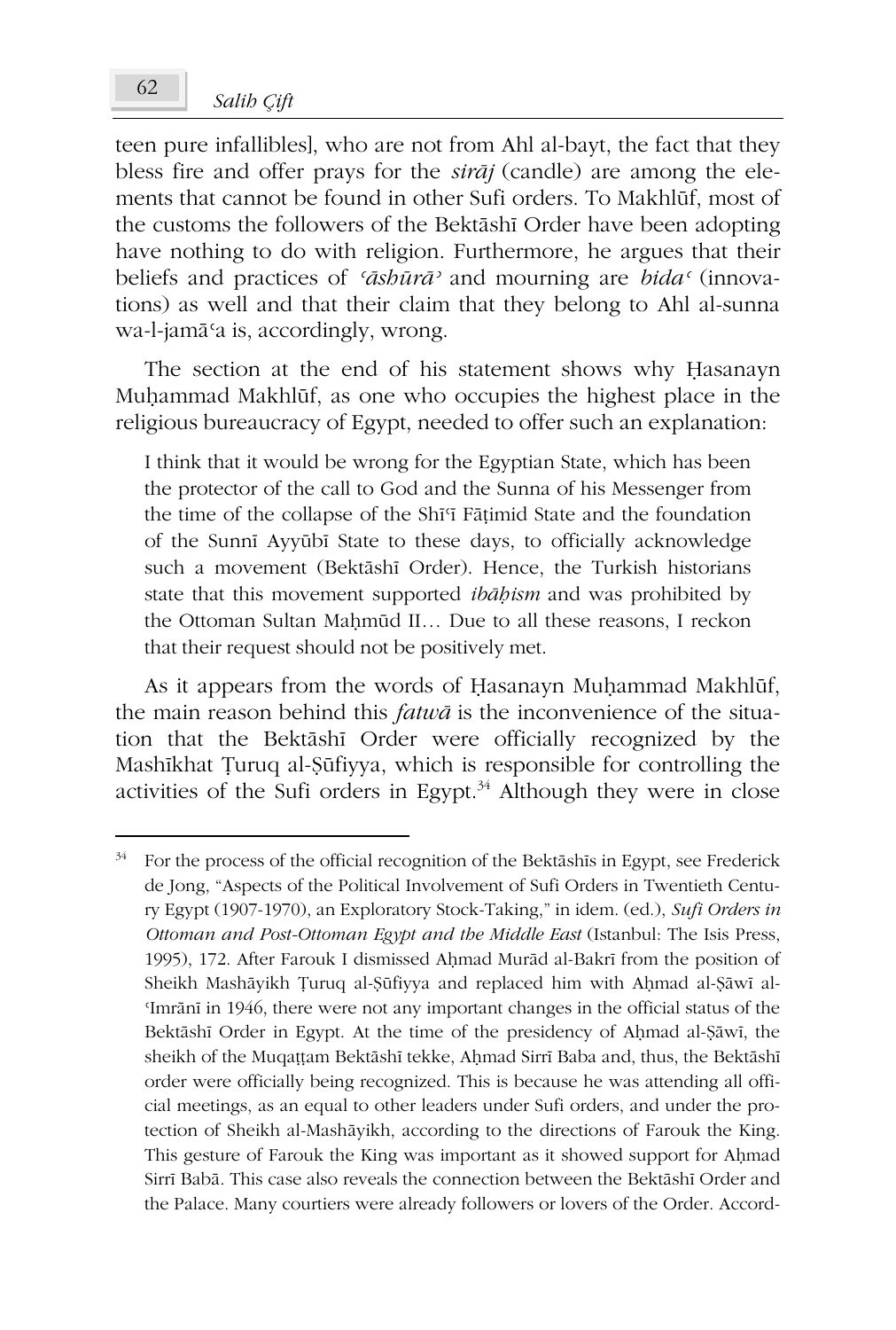relations with the courtiers, they represented a Sufi order that was not officially recognized by the state until that time. Being responsible for regulating the issues related to the Sufi orders and superintending them, there are two reasons behind the Mashikhat's official recognition of the Bektāshī Order. First, in this period, Ahmad Sirrī Baba, the sheikh of the Bektāshī tekke in Muqattam, was elected as the leader of all the Bektāshīs in the world in a meeting in Cairo held in January of 1949, where some of the main representatives of the Bektāshī Order were in attendance.<sup>35</sup> As may be assumed, the second reason is because of King Farouk's close relationship with the tekke and its sheikh and the privileges provided to the Bektāshīs because of this relationship. Therefore, as the head of al-Azhar, which had the authority to adjudicate the religious problems in Egypt at the time, Mashīkhāt must have felt the need to write and publish such a text that is inundated with deceptive and fallacious information about the thoughts and the history of the Bektāshī Order. This is because he wanted to show the public that neither he nor the institution he presides over approves of the situation.<sup>36</sup>

Another study against Bektāshism in recent times in Egypt deals with the problem of the relationship between Mehmed 'Alī Pasha of Kavala, the Egyptian royal family, and the Bektāshī Order. The long article, which was based primarily on groundless announcements and subjective comments, is titled "Mehmed 'Alī Pasha min wijhat nazar<sup>in</sup> 'Uthmāniyya<sup>tin</sup>" and was written by Muḥammad al-Sayyid al-Daghīm when he was a researcher at the SOAS in the U.K. In 10-17.11.2005, al-Daghīm also presented a long summary of this text at a large scale symposium held in Cairo and Alexandria and titled "Mu'tamar 'an

ing to the narrations, the relationship between Farouk the King and Ahmad Sirrī was because of Farouk I's "miraculous" recovery from a child illnessness, the recovery of which was attributed to Ahmad Sirrī. For this same reason, Farouk the King made considerable donations to the tekke. According to another rumor, the reason was that Farouk I used Ahmad Sirrī's tekke as a meeting place for his love affairs. See, *Ibid.*, 171. The information Jong offers is without any reference and seems to be based on disinformation produced by Gamal Abdel Nasser and his group, in an effort to defame the previous monarchy.

<sup>35</sup> *Ibid.*, 178.

 $36$  Another personality who was, like Hasanayn Muḥammad Makhlūf, appointed as the sheikh of al-Azhar and published an article against the Bektāshī Order during the same period is 'Abd al-Majīd Salīm al-Bishrī. His opinions do not differ from those of Makhláf's.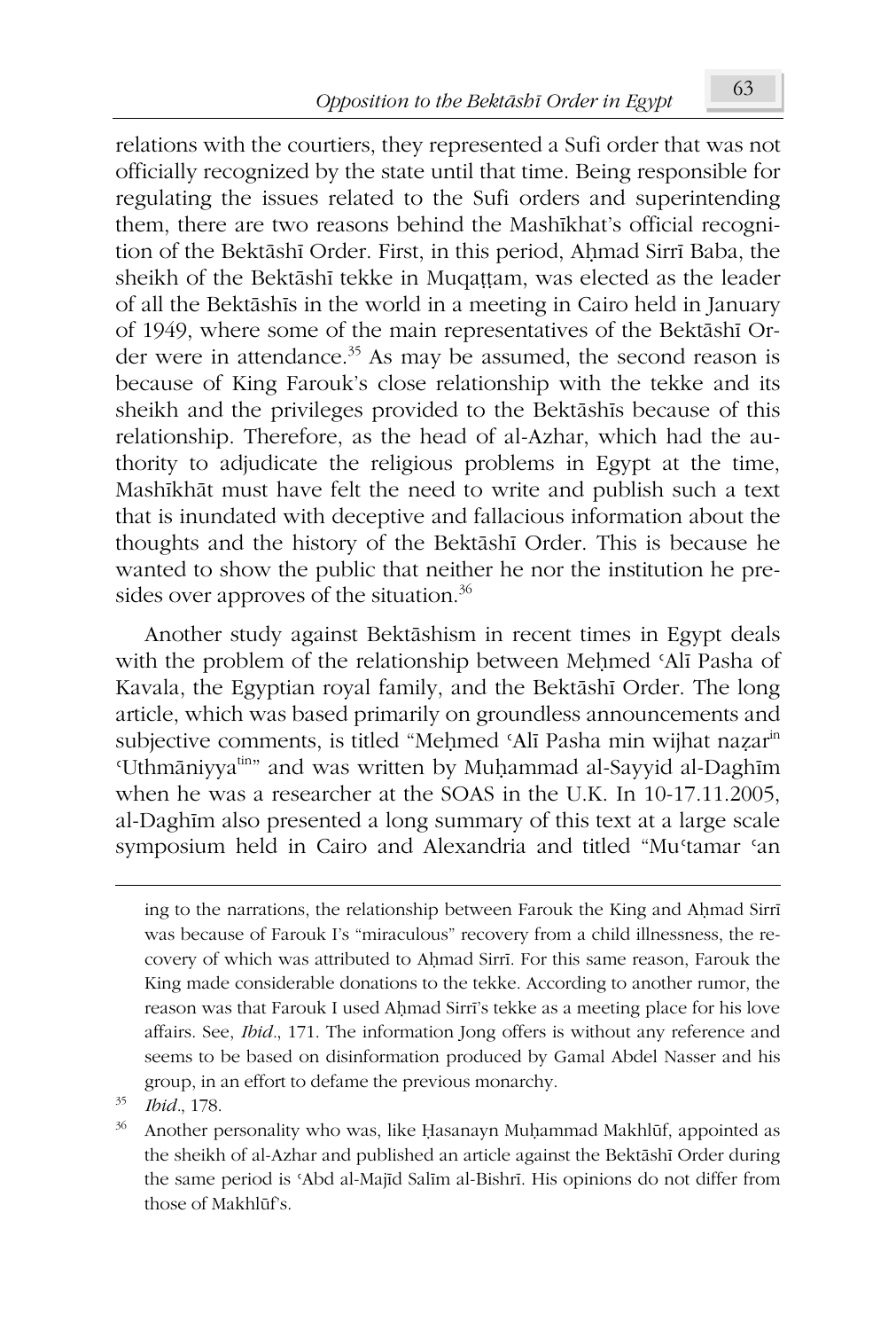Muhammad 'Alī Pasha," which was organized to commemorate the bicentennial of Mehmed 'Alī Pasha of Kavala's accession in Egypt.<sup>37</sup>

Al-Daghīm's study is based primarily on Bektāshī Order's relation to BÃİinism, and it aims at deciphering the connections between Mehmed 'Alī Pasha of Kavala along with his descendants and the movement and criticizing it from this point. Putting forth a very ironic thesis in the study, al-Daghim considers the Bektāshī Order a branch of Bāṭinism, as he connects it to Fāṭimids (Ubaydīs, in the author's words) who ruled the near region, where they claimed Egypt as their capital for some time. In his opinion, since the Kavalali dynasty took over the government in Egypt, Bektāshīs' real objective was to transform the region into a new center, to attack the Sunnī Ottoman State and to demolish the Caliphate.

Tracing the problem back to the establishment of the cave in which Kaygusuz Abdal first settled at the foot of the Muqattam mountain, the author points to its use for similar purposes during the reign of the Fāṭimid King al-Muʻizz li-Dīn Allāh (d. 365/975). Later, the sheikh of the *zāwiya* Niʻmat Allāh al-Ḥusaynī (Niʻmat Allāh-i Walī), who came to Egypt in 820/1417, remained there. In 905/1499, his disciple, Nūr al-Dīn Aḥmad al-Ījī, re-created the place. According to him, Albanian-born Kaygusuz Abdal settled the cave, called Kahf al-Sūdān in 761/1359. When he died in 818/1415, he was buried there.

According to the author, the easiest way to determine how distant Mehmed 'Alī Pasha was from Sunnī Islam is to see that, instead of Muslims, Pasha appointed Jews, Christians, etc. to several positions when he governed Egypt.<sup>38</sup> Mehmed 'Alī Pasha's struggle with Wahhābīs (the Sunnī Saudis, in his words) and his rebellion against

 $37$  As I concluded that neither text was published, I will refer to the author's website. See http://www.dr-mahmoud.com/content/view/244/39/ (01.12.2011).

<sup>&</sup>lt;sup>38</sup> It is known that Mehmed 'Alī Pasha of Kavala was quite tolerant towards the followers of Abrahamic religions. In this regard, although there are many indications about this fact, I confine myself to state that not only Catholic nuns, but also Jesuits and Franciscans, settled in Cairo for the first time in the 1830s and freely engaged in their activities. See Gilbert Sinoué, *Kavalalı Mehmet Ali Paşa: Son Firavun* [*MeĜmed þAlÑ Pasha of Kavala: the Last Pharaoh, =Le Dernier Pharaoh*] (translated into Turkish by Ali Cevat Akkoyunlu; Istanbul: Doğan Kitapçılık, 1999), 180-181. This case should be accepted as evidence that he was not an enemy of Islam, but that he adopted the same political attitudes of the Ottoman palace towards several religious groups, an attitude that he also adheres to.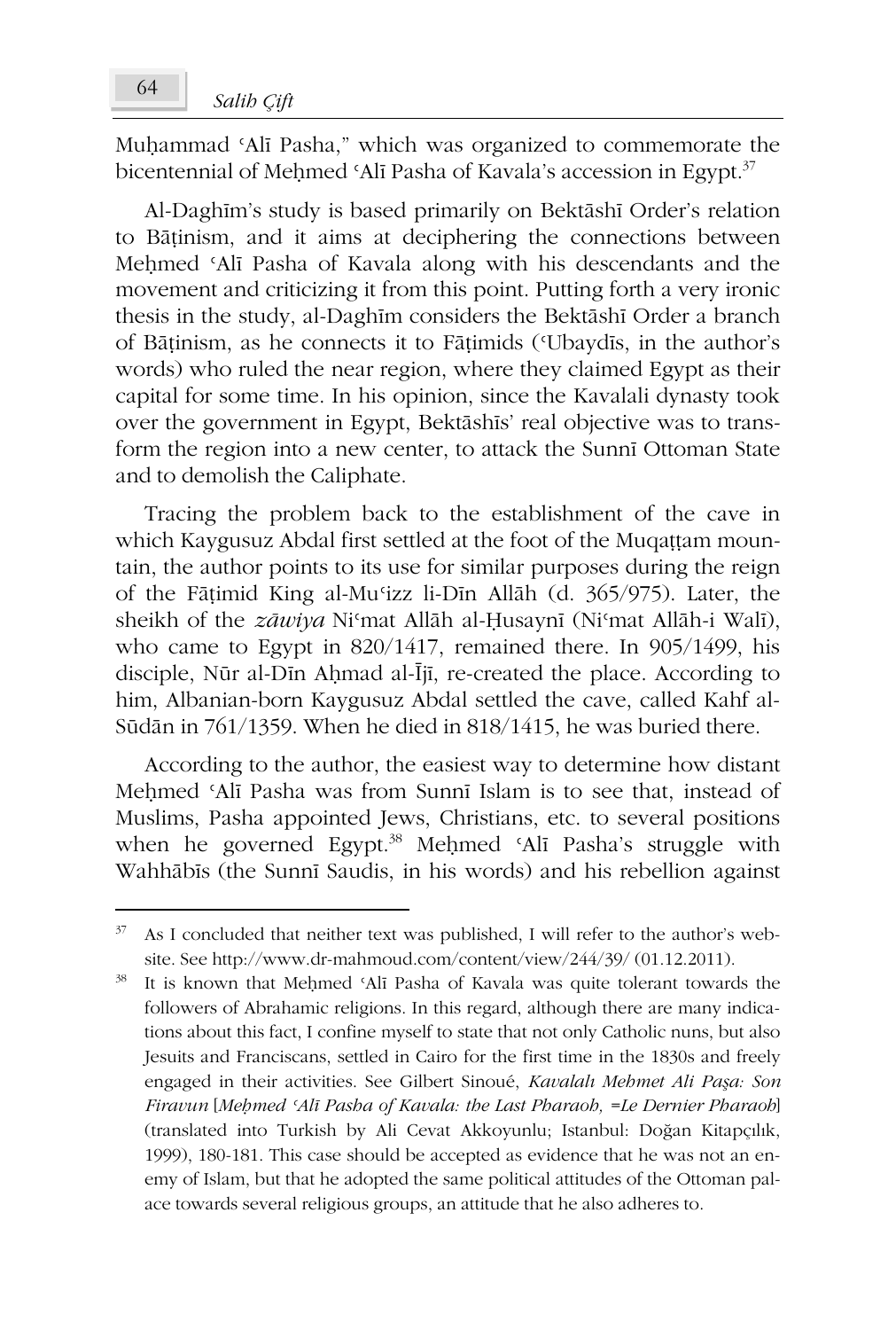the Ottoman state must be evaluated in this regard. To him, this rebellion gave way to the French and English invasions, which happened soon thereafter.

It seems that al-Daghim's knowledge about the history and the culture of Bektāshī Order is very insufficient. In the following pages of his study, he comes up with very bizarre explanations that never seen before and he could not provide with any source to support his claims. Perhaps the strangest of these claims is best presented in the following: After they emptied their tekke in Muqattam and moved to the Ma<sup>5</sup>di district in 1957, due to the order of the government, the Bektāshīs intensely maintained their secret activities; they founded schools and institutions, made connections with the Ismā II Agha Khan organization, took financial support from the Iranian Embassy in Egypt for their publications. Finally, many *abl al-bid<sup>c</sup>a* groups such as Nuşayrīs in Syria contributed to them.

Moreover, advancing the connection between the Bektāshī Order and the Janissaries, the author discusses the activities of the Janissaries against the Ottoman sultans throughout history as he explains how sinister the Bektāshī organization is. According to al-Daghīm, behind all of the Janissaries' rebellions against the state that occurred throughout the Ottoman history are the Bektāshīs. Furthermore, he contends that the Bektāshīs collaborated with the Jews, that they found the Committee of Union and Progress and that they made contact with the Freemasonry organizations. In all of these claims, al-Daghīm is intent on proving that the Bektāshī Order, since its emergence, is a movement that has been acting against the Ottoman State and that Mehmed 'Alī Pasha and his descendants who had relationships with the Bektāshīs had the same agenda.

The reason that I selected a study that has no scientific grounding at all, and one that was written totally in a speculative form and from an emotional perspective, is because it is one of the anti-Bektāshī Order publications in Egypt. I did not evaluate the study as a scientifically and historically valuable text.<sup>39</sup>

<sup>&</sup>lt;sup>39</sup> Al-Daghīm's inaccurate information and exaggerated explanation has affected people who do not know the nature of the topic. Thus, on one of the websites broadcast for the Christian community in the area, the information on the Bektāshī Order was quoted from al-Daghīm's article. See http://www.coptichistory.org/new\_page\_7412.htm (30/05/2010).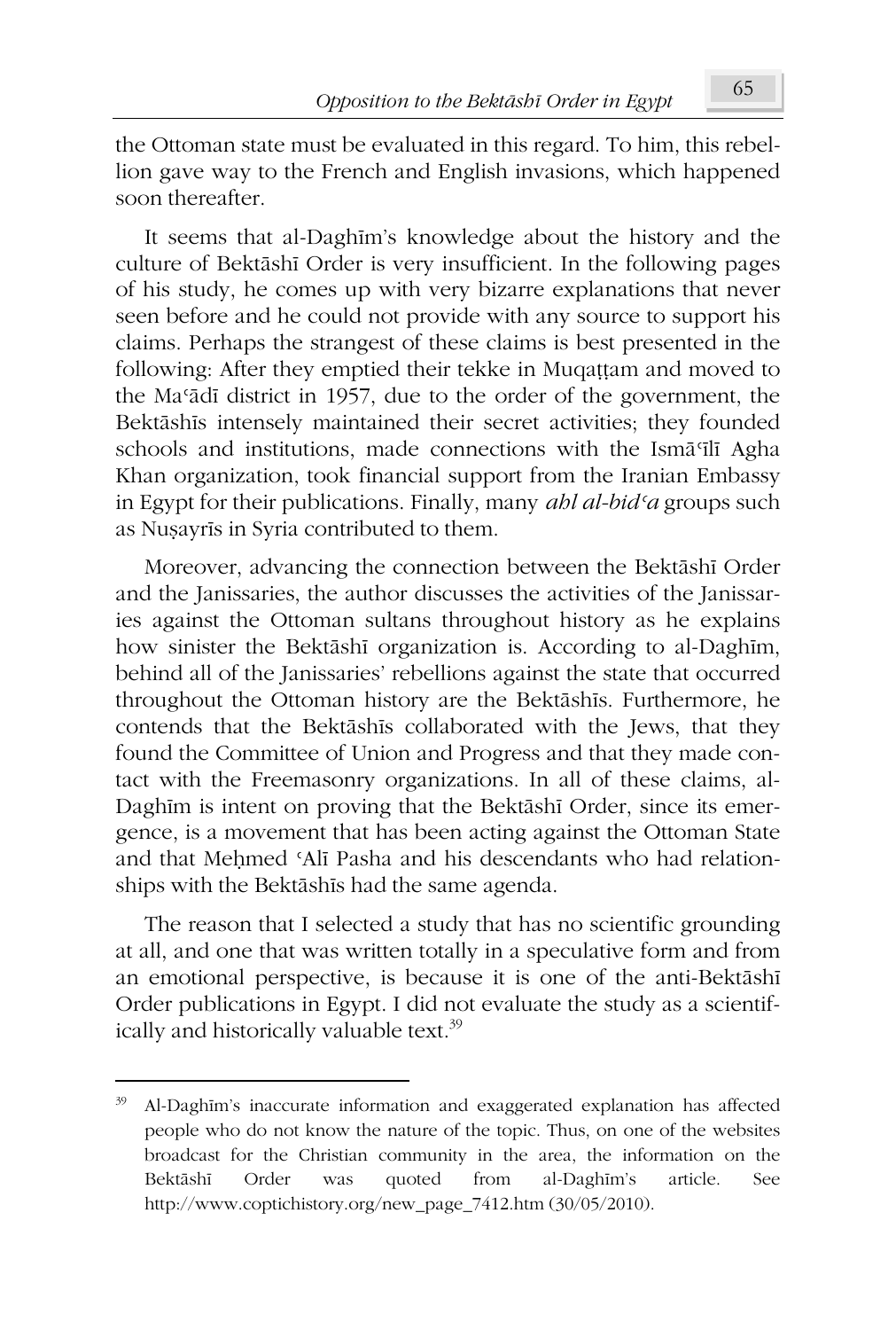### **The BektÃshÑ Order from the SalafÑ Perspective**

Other opinions on the history of tafsir, many of which resemble the previous ones, were expressed in *al-Tafsīr wa-l-mufassirūn* written by Muḥammad Ḥusayn al-Dhahabī (1915-1977), $\rm ^{40}$  who was previously a professor at the University of al-Azhar and then appointed Minister of Foundations of Egypt in 1975. According to al-Dhahabi, the Bektāshīs do not differ from the Ismā ilīs/Bāṭinīs in their approach to the Qur'an and its interpretation, because in his mind, the Bektāshīs are the Bāṭinīs of the modern period, similar to the Alevi Kurds, Bahā'is, Bābis, and Qāḍiyānis. The author states that the Bektāshīs could have been found in Egypt until recent times; however, the new government expelled them from Egypt after the 1952 revolution because of their mischief and trouble.<sup>41</sup> Nevertheless, Muhammad Husayn al-Dhahabī remains silent on what the accusation of "mischief and trouble" entails.

As he enumerates his criticisms against the Bektāshīs, he presents a wealth of inaccurate information, and by so doing, he unintentionally confesses a truth that is mostly unspoken. That is, the end of the adventure of the Bektāshī Order in Egypt is the consequence of the new official ideology's perspective of the public, rather than a consequence of the wrong, unethical acts and declarations of the Bektāshīs, as claimed. $42$  Hence, it is known that the new government, which has strong bias against any non-Arab origin groups, shows the same attitude to any person or group that is known to have been close to the Palace at the time of the monarchy. It is already an established fact that the relatively moderate attitude of the revolutionists toward the *tariqas* in general is the result of a policy that promotes and supports the political agenda.<sup>43</sup> During the given period, the claim that the head of the Muqaṭṭam Bektāshī Tekke, Aḥmad Sirrī

For the life of Muhammad Husayn al-Dhahabī see Muștafā Muhammad al-Dhahabī, "Tarjamat al-shahīd al-Dhahabī" in Muḥammad Ḥusayn al-Dhahabī, al-*TafsÑr wa-l-mufassirán* (Cairo: DÃr al-ěadÑth, 2005), I, 5-8.

<sup>&</sup>lt;sup>41</sup> Muhammad Husayn al-Dhahabī, *al-Tafsīr wa-l-mufassirūn* (Cairo: Dār al-Ḥadīth, 2005)*,* II, 222.

 $42$  In the words of Bedri Noyan, who is the holder of one of the claims see Bedri Noyan (Dedebaba), *Bütün Yönleriyle BektâȞîlik ve Alevîlik* [*BektÃshism and Alevism in All Aspects*] (vol. 5, Ankara: Ardıç Yayınları, 2002), 233.

<sup>43</sup> See de Jong, "Opposition to Sufism in Twentieth-Century Egypt (1900-1970): A Preliminary Survey," in *Islamic Mysticism Contested*, 319-320.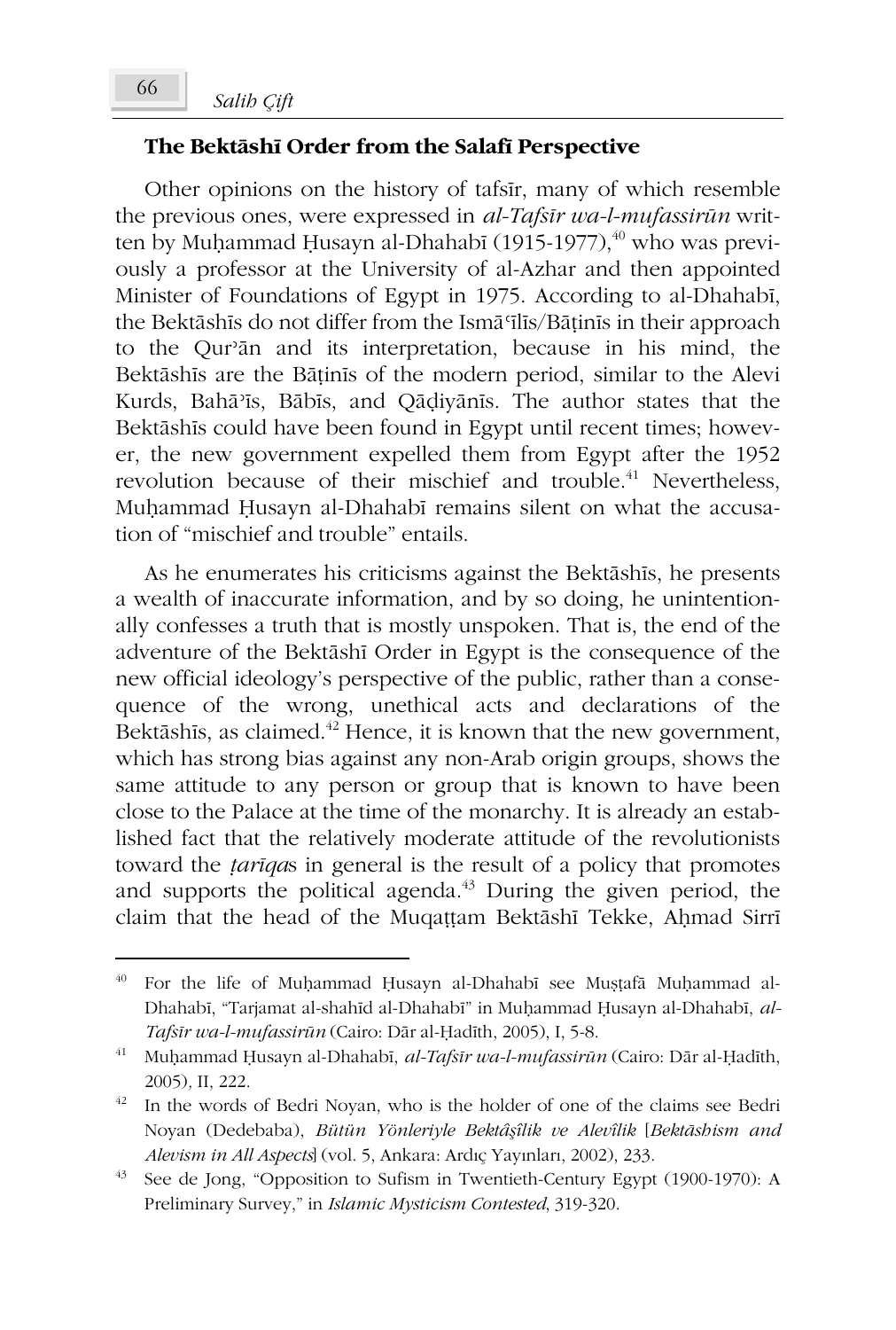Baba, is a Bāṭinī seems an attempt to find an acceptable reason for persecuting him, and thus the Bektāshīs, in the eyes of public. The fact that Ahmad Sirrī Baba is Albanian, not Arab, and that he had very close relations with the Palace in the previous period is the main reason why the leader of the 23 July 1952 revolution in Egypt, Gamal Abdel Nasser, and his group treated Baba so roughly. During this the same period, other non-Arab sheikhs were subjected to similar treat $ment.<sup>44</sup>$ 

Last, I will deal with 'Abd al-Raḥmān 'Abd al-Khāliq's opinions, who was born in one of the suburbs of Cairo, Manáfiyya, in 1939, and who struggles to spread his Salafi thoughts, especially in al-Kuwait, after his graduation from one of the universities in Medina/Saudi Arabia. While his opinions are not actually different from the abovementioned stances, one of the points that distinguishes him from the others is that, when he expressed his thoughts on the Bektāshī Order, he referred to *al-RisÃla al-AĜmadiyya fÑ tÃUÑkh İarÑqat al-BektÃshiyya*  by Ahmad Sirrī Baba, an Arabic work that is among one of the rare studies in the Arab world written by an insider on the Bektāshī Order. The author, after quoting Ahmad Sirrī Baba's words on the history, philosophy, and practices of the Bektāshī Order, offers his own remarks and closes the topic with the following question:

How could followers of a Sufi Order that accepts the Shi<sup>q</sup> belief, manage to shelter and hide their true ideas for a long time, in such countries as Turkey and Egypt, whose populations are mostly Sunni Muslims?

As a Salafi propagandist and opponent of not only the Bektāshī Order in particular, but also of Sufi thought and Sufi orders in general, Abd al-Raḥmān Abd al-Khāliq answers the question in a sweeping way, stating that "In fact, all Sufis hide their Bāṭinī beliefs behind their appearances."<sup>45</sup>

The followers of the Demirdãshiyya Order, which was active in Egypt at the same time and represented by the Turkish-origin Sufis, were treated similarly. In addition, the branch of the Naqshbandiyya Order represented by Najm al-Dīn al-Kurdī was in the same situation. See de Jong "Aspects of the Political Involvement of Sufi Orders," 176-178.

<sup>&</sup>lt;sup>45</sup> 'Abd al-Raḥmān 'Abd al-Khāliq, *al-Fikr al-ṣūfī fī ḍaw<sup>,</sup> al-kitāb wa-l-sunna* (3<sup>rd</sup> edn., al-Kuwait: Maktabat Ibn Taymiyya, 1986), 233 ff. Remarks similar to those in this book have been repeated in many studies about the Arab world. Due to the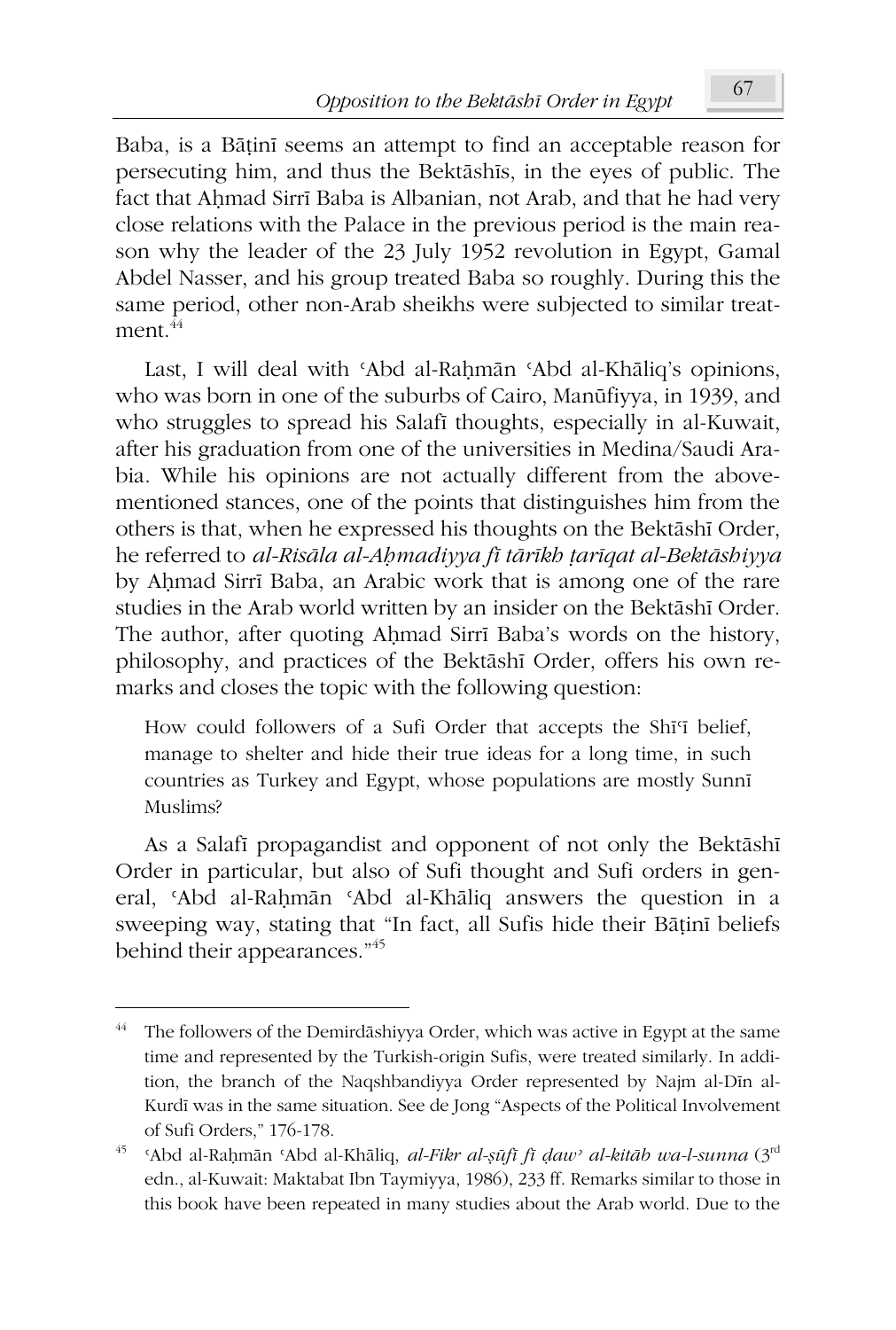#### **Conclusion**

Although the materials in opposition to the Bektāshī Order in Egypt and about its effects in the publication world are not abundant, the data presented herein are sufficient to determine the main characters of the anti-Order campaign that is directed against the Bektāshīs in the region. Accordingly, considering the contents and the qualities of the anti-Bektāshī publications in Egypt, the following statements can be made:

1. The anti-Bektāshī texts written in a given area are substantially based on publications that were produced in the capital of the Ottoman State, although there are some exceptions.

2. Since its appearance on the stage of history, the fact that the Bektāshī Order was treated as identical with certain movements such as Anatolian Alevism, which does not represent any homogeneous structure either in belief or in practice, has resulted in inaccurate observations that depend on sweeping judgments. This is why such erroneous remarks such as those mentioned herein have been frequently repeated. Hence, it happens that even many authorities make uniformed statements based on clichés and prejudices because they lack any comprehensive knowledge about who the Bektāshīs really are. This observation can be generalized to all anti-Bektāshī publications about the Bektāshī Order, not just those published in Egypt.

3. The fact that the Bektāshīs did not "truly present themselves" seems to be another reason for criticisms and accusations that are based on groundless claims. This is because they did not, or could not, get out of a private community that generally consisted of non-Arabic origin people, mainly Turks and Albanians.<sup>46</sup> Accordingly,

It can be seen that this statement is not just a claim, given that sheikhs of the Bektāshī tekkes in Egypt since the beginning, came from Anatolia and the Bal-

authors' ignorance about the Order, some of the writers struggle when presenting the problem using very exaggerated sentences. More precisely, they try to persuade their audiences to adopt their perspectives, which are based on, distorted declarations. In one of those claims, it is said that the Bektāshī Order was spread through Egypt with the support of Khedive Ismā<sup>q</sup>l and his family, and even opened its doors to Christians. I will not go deep into the accusations made by the author as he is ignorant enough to claim that the Bektāshīs regard 'Alī as God. See Mahmūd 'Abd al-Ra'ūf al-Qāsim, *al-Kashf 'an baqīqat al-șūfiyya li-awwal marra fī l-tārīkh* (Amman: al-Maktaba al-Islāmiyya, 1992), 789-790.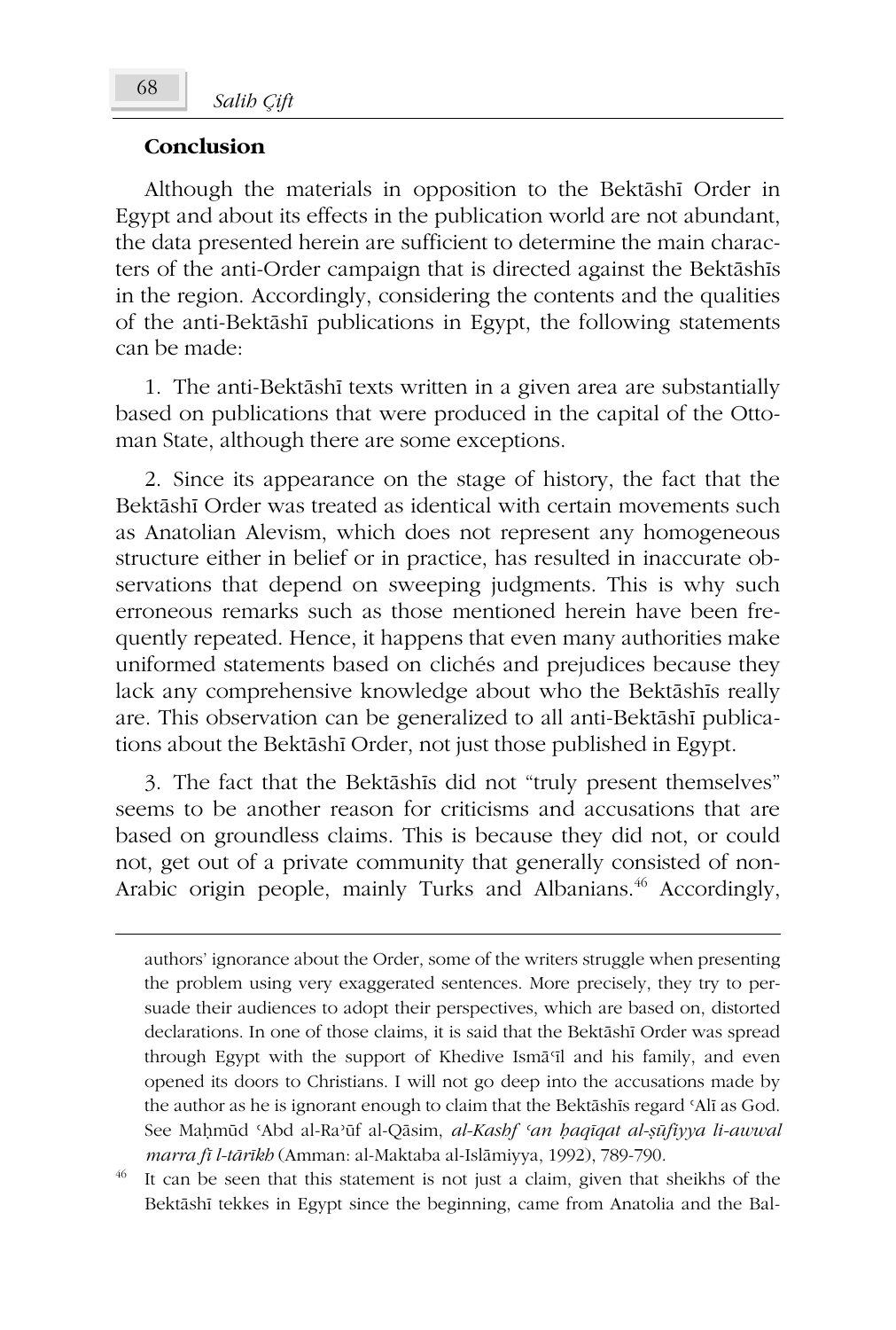intellectuals of the Arab world have based their views about Bektāshism on second-hand sources and rumors, as these scholars typically do not speak or understand Turkish, the original language in this scope. For this and other similar reasons, it should be noted that comments made in the region regarding the Bektāshī Order are quite removed from objectivity.

4. It is a known fact that those who adopt the Salafi thought are not only excessively intolerant of the Bektāshī Order but of the entire Sufi organism. As a Sufi order, some beliefs and practices of the Bektāshī Order, which resemble those of Shī<sup>c</sup>a, seem to be the main factor for the growing harsh criticisms of the Salafi stance.

# **REFERENCES**

<u>.</u>

- <sup>*s*</sup>Abd al-Khāliq, 'Abd al-Raḥmān, *al-Fikr al-ṣūfī fī ḍaw<sup>,</sup> al-kitāb wa-l-sunna* (3rd edn., al-Kuwait: Maktabat Ibn Taymiyya, 1986).
- \$Ĝmad Rifþat EfendÑ, Sayyid, *MirýÃt al-maqÃĮid fÑ dafþ al-mafÃsid* (Istanbul: Ibrāhīm Efendī Mațba'asi, 1293 H [1876-1877?]).
- \$Ĝmad SirrÑ Dede Baba, *al-RisÃla al-AĜmadiyya fÑ tÃUÑkh al-İarÑqa al-Bektāshiγya* (4<sup>th</sup> edn., Cairo: Maṭbaʿat ʿAbduh & Anwar Aḥmad, 1959).
- Akyıldız, Ali, "Mehmed Ârif Bey [Mehmed 'Ārif Beg]," *Türkiye Diyanet Vakfı Ôslâm Ansiklopedisi* (*'ÔA)* [*Turkish Religious Foundation Encyclopedia of Islam*]*,* XXVIII, 443.
- Arslān, Amīr Shakīb, *Hādir al-'ālam al-Islāmī* (expanded version of the Arabic translation of Lothrop Stoddard's *The New World of Islam* which was translated into Arabic by 'Ajjāj Nuwayhiḍ; vol. I, Cairo: al-Maktaba al-Salafiyya, 1343 H [1924], vol. II, Cairo: Dār Iḥyā' al-Kutub al-ʿArabiyya ʿĪsā el-Bābī al-Ḥalabī wa-Shurakāʾuhʰ, 1352 H [1933]).

\_\_\_\_\_\_ (as Emir ȝekib Arslan), *ÔttihatçÕ Bir Arap AydÕQÕQÕn AnÕlarÕ* [*6Ñrat AmÑr ShakÑb ArslÃn*] (translated into Turkish by Halit Özkan; Istanbul: Klasik Yayınları, 2005).

Awliyā<sup>,</sup> Chalabī, *Evliya Çelebi Seyahatnamesi: Mısır, Sudan, Habeş (1672-1680)* [*SayÃĜat-nÃma of AwliyÃý ChalabÑ*: *MiĮr, SáGÃn, ěabash (1672-1680)*] (vol. X, Istanbul: Devlet Basımevi, 1938).

kans, if the records of Ahmad Sirrī Baba, who is the last representative of the Bektāshī Order in Egypt, are taken into consideration. For these records, see  $A$ hmad Sirrī Baba, *al-Risāla al-Ahmadiyya*, 27-28.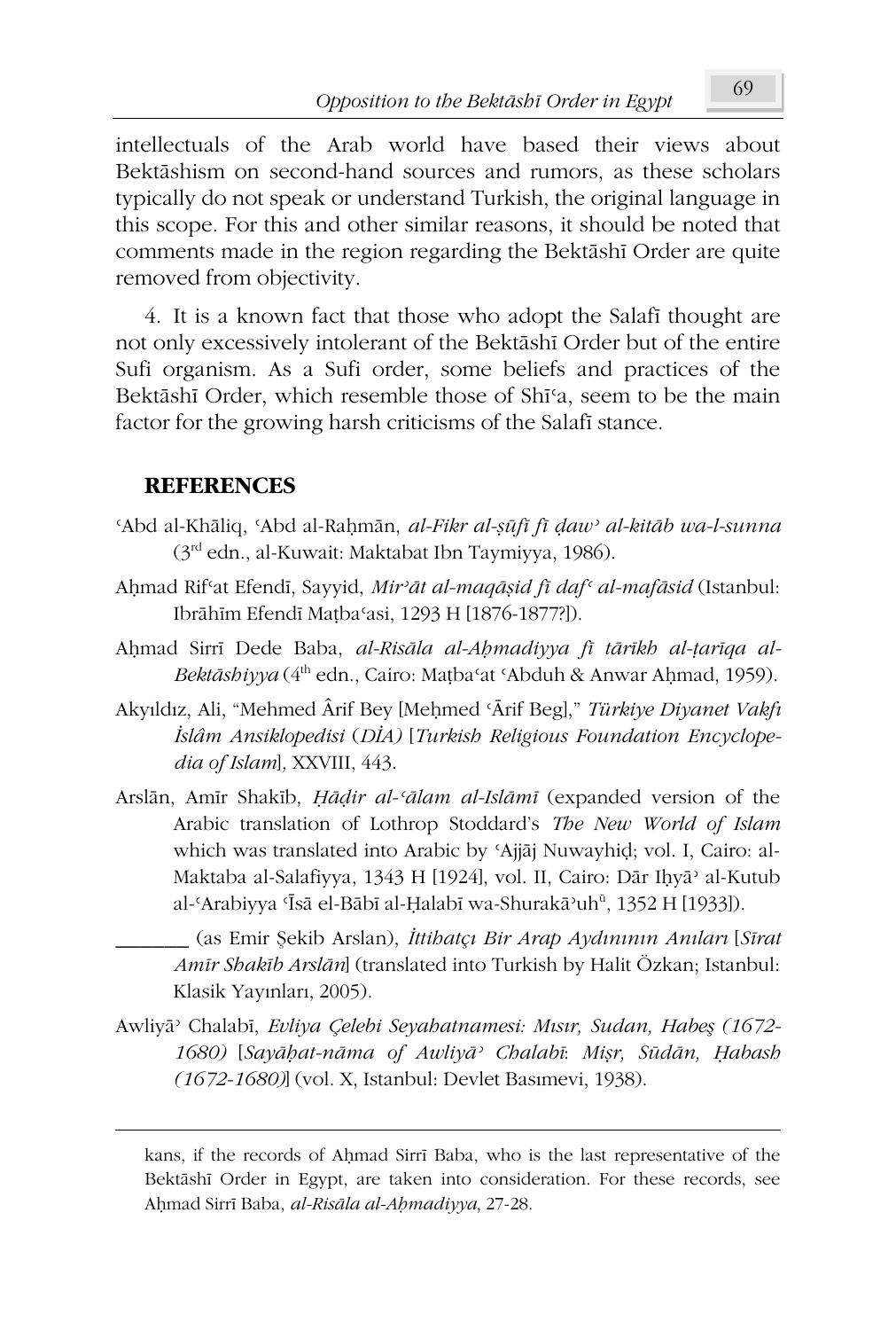- Bursali Meḥmed Țāhir, *Uthmānlī Mu'alliflari* [Ottoman Authors], 3 vols., (Istanbul: Matba $a$ -i  $\overline{A}$ mira, 1333 H [1915]).
- Cleveland, William L., *BatÕ'ya KarȞÕ Ôslam, ȝekip Arslan'Õn Mücadelesi* [=*Islam against the West: ShakÑb ArslÃn and the Campaign for Islamic Nationalism*] (translated into Turkish by Selahattin Ayaz; Istanbul: Yöneliş Yayınları, 1991).
- Çift, Salih, "1826 Sonrasında Bektâşilik ve Bu Alanla İlgili Yayın Faaliyetleri [The Bektāshī Order after 1826 and Their Literary Activities]," *Uludağ Üniversitesi Ôlahiyat Fakültesi Dergisi* [*The Review of the Faculty of Theology, UludaÍ University*] XII/I (2003), 249-268.
- al-Daghīm, Muḥammad al-Sayyid, "Meḥmed 'Alī Pasha min wijhat nazarin þUthmÃniyyatin," http://www.dr-mahmoud.com/content/view/244/39/ (01.12.2011).
- Darwīsh, Hudā, "al-Manhaj al-șūfī li-l-ṭarīqa al-Bektāshiyya wa-taʾthīruh<sup>ū</sup> 'alā l-sulța al-hākima fī Turkiyā," Majallat Kulliyat al-ādāb (November 2001), 1-71.
- Dawestashy, Esmat ['Işmat Dāwistāshī], *al-Ramla al-Baydā (Dhikrayāt SakandarÑ): al-Juzý al-Awwal (1943-1963)* (al-Iskandariyya: Catalogue 77, 2004).
- de Jong, Frederick, "Aspects of the Political Involvement of Sufi Orders in Twentieth Century Egypt (1907-1970), an Exploratory Stock-Taking," in idem. (ed.), *Sufi Orders in Ottoman and Post-Ottoman Egypt and the Middle East* (Istanbul: The Isis Press, 1995), 161-184.

\_\_\_\_\_\_ "Opposition to Sufism in Twentieth-Century Egypt (1900-1970): A Preliminary Survey," in Frederick de Jong and Bernd Radtke (eds.), *Islamic Mysticism Contested: Thirteen Centuries of Controversies & Polemics* (Leiden & Boston: Brill, 1999), 310-323.

- al-Dhahabī, Muḥammad Ḥusayn, al-Tafsīr wa-l-mufassirūn, 3 vols., (Cairo: Dār al-Ḥadīth, 2005).
- al-Dhahabī, Muștafā Muḥammad, "Tarjamat al-shahīd al-Dhahabī," in Muḥammad Ḥusayn al-Dhahabī, *al-Tafsīr wa-l-mufassirūn*, 3 vols., (Cairo: Dār al-Ḥadīth, 2005), 5-8.
- *FatÃZÃ dÃr al-iftÃý li-muddat miýa*  $\zeta$ *ām*<sup>*in*</sup>, mawdū<sup>c</sup>: 679, http://www.islamic.council.gov.eg & http://www.alazhr.org (01.12.2011), the official websites of the institutions in Egypt.
- Fernandes, Leonor, "Some Aspects of the *Zāwiya* in Egypt at the Eve of the Ottoman Conquest," *Annales Islamologiques* 19 (1983), 9-17.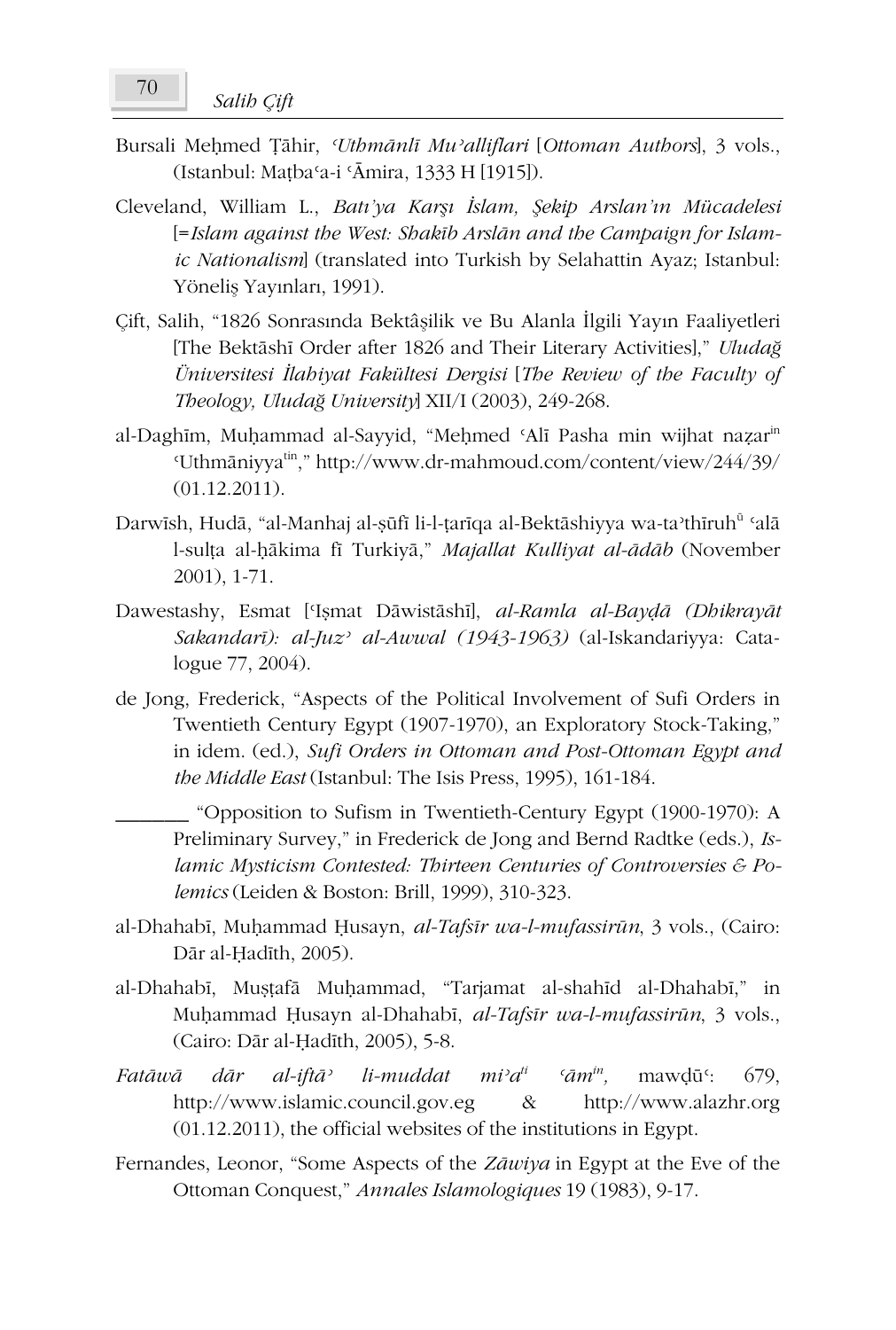- Görgün, Hilal, "Mısır [Egypt]", *Türkiye Diyanet Vakfı İslâm Ansiklopedisi (DÔA)* [*Turkish Religious Foundation Encyclopedia of Islam*], XXIX, 577-584.
- Hasluck, Frederick William, *Christianity and Islam under the Sultans* (Istanbul: The Isis Press, 2000).
- Homerin, Th. Emil, "Sufis and their Detractors in Mamluk Egypt: A Survey of Protagonists and Institutional Settings," in Frederick de Jong and Bernd Radtke (eds.), *Islamic Mysticism Contested: Thirteen Centuries of Controversies & Polemics* (Leiden & Boston: Brill, 1999), 225-248.
- Kafāfī, Ḥusayn, *al-Khidīwī Ismāʿīl wa-maʿshūqatuh<sup>ā</sup> Miṣr* (Cairo: al-Hayʾa al-Misriyya al-ʿĀmma li-l-Kitāb, 1994).
- Kara, Mustafa, "İshak Efendi, Harputlu [Ishāq Efendī of Kharbūt]," Türkiye *Divanet Vakfı İslâm Ansiklopedisi (DİA)* [Turkish Religious Founda*tion Encyclopedia of Islam*]*,* XXII, 531-532.
- Little, Donald P., "The Nature of *Khānqāhs*, *Ribāts*, and *Zāwiyas* under the Mamláks," in Wael B. Hallaq and Donald P. Little (eds.), *Islamic Studies Presented to Charles J. Adams* (Leiden: E. J. Brill, 1991), 91-105.
- MaĜMáb, FÃİima, *al-Mawsáþa al-dhahabiyya li-l-þulám al-IslÃmiyya*, 21 vols., (Cairo: Dār al-Ghad al-ʿArabī, n.d.).
- Marsot, Afaf Lutfi al-Sayyid, *Egypt in the reign of Muhammad Ali* (Cambridge: Cambridge University Press, 1984).
- MeĜmed þÂrif Beg, *Binbir ěadÑth* [*One Thousand and One ěadÑth*] (Cairo: Jarīda Matba<sup>c</sup>asi, 1325 H [1909]).

\_\_\_\_\_\_ *BaȞÕPÕza Gelenler* [*What Happened to Us*], 3 vols., (modernized version by M. Ertuğrul Düzdağ; Istanbul: Tercüman 1001 Temel Eser, n.d.).

- Meḥmed Surayyā, *Sijill-i ʿUthmānī*, 4 vols., (Istanbul: Tarih Vakfı Yurt Yayınları, 1996).
- Noyan, Bedri (Dedebaba), *Bütün Yönleriyle BektâȞîlik ve Alevîlik*  [*Bektāshism and Alevism in All Aspects*], 8 vols., (vol. V, Ankara: Ardıç Yayınları, 2002).
- Nur, Rıza, "Kaygusuz Abdal, Gaybi Bey, Kahire Bektaşi Tekyesinde Bir Manüskiri [Kaygusuz Abdal, Ghaybī Beg, A Manuscript in the Bektāshī Tekke of Cairo]," *Türk Bilig Revüsü (Revue de Turcologie)* II/1 (1935), 77-98.